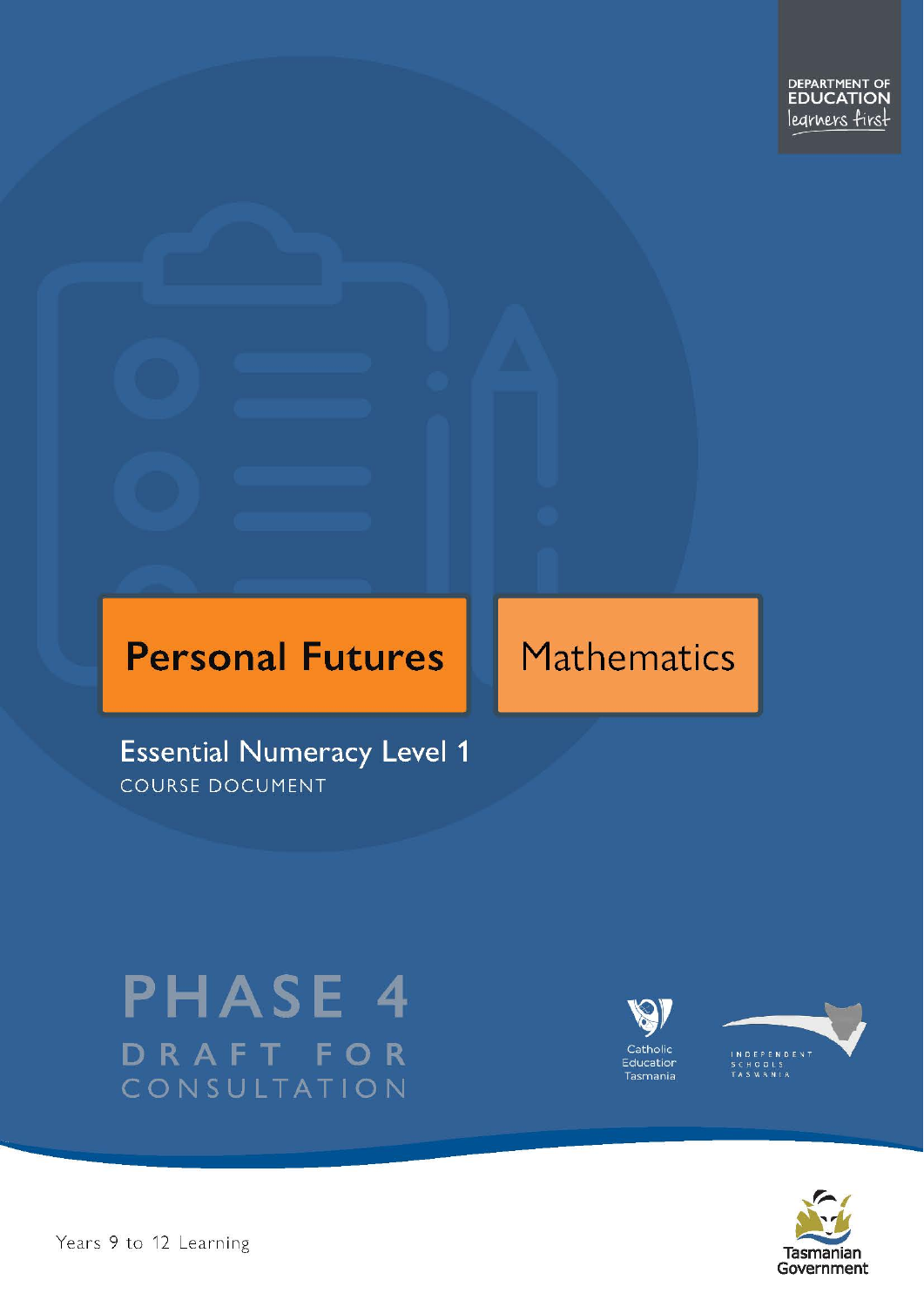## Table of Contents

Phase 4 Consultation Draft Published: September 2021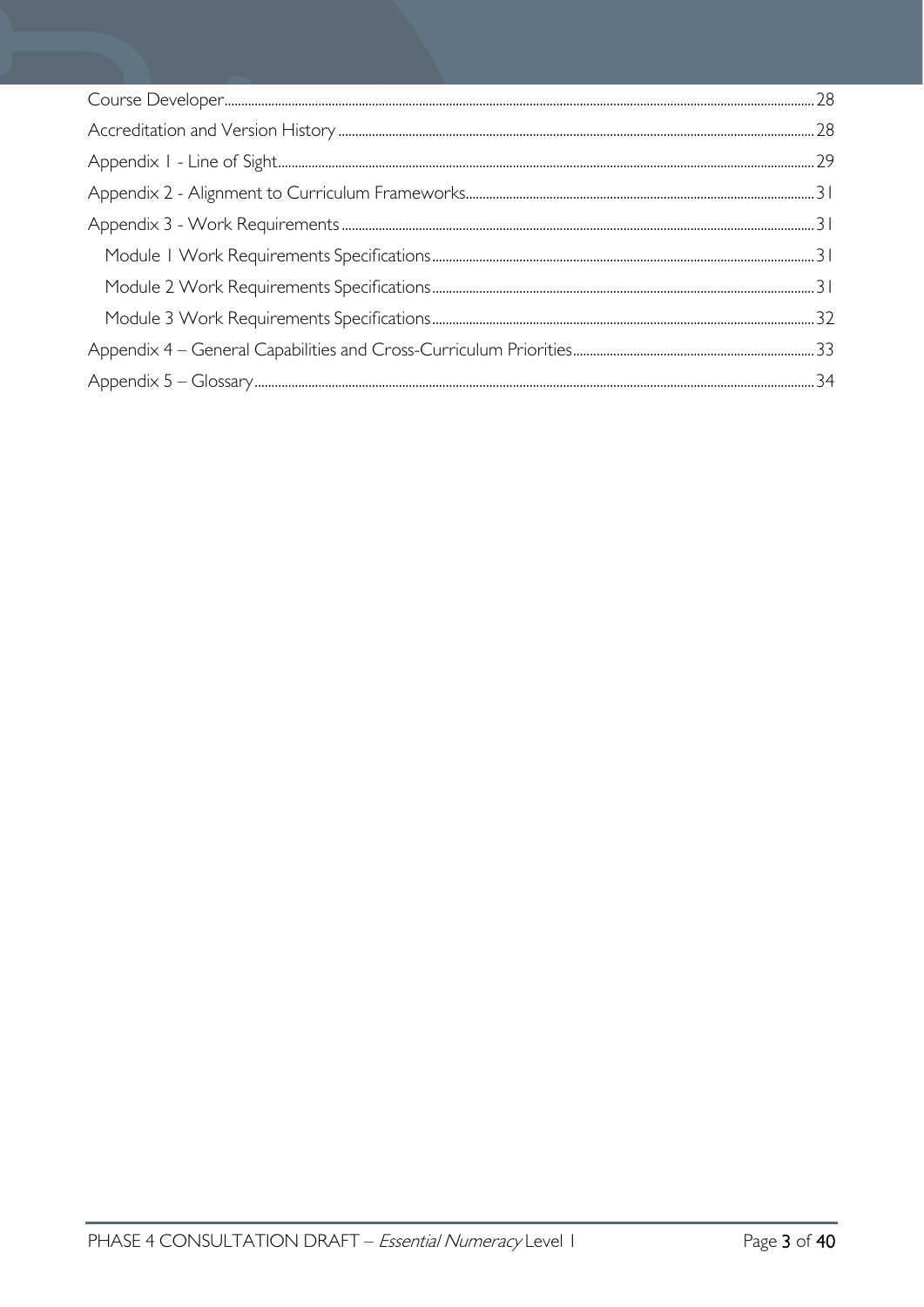## <span id="page-3-0"></span>Essential Numeracy, 150 hours – Level 1

This course is the Level 1 component of the proposed Essential Numeracy program.

## <span id="page-3-1"></span>Focus Area – Personal Futures

Courses aligned to the [Years 9 to 12 Curriculum Framework](https://publicdocumentcentre.education.tas.gov.au/library/Shared%20Documents/Education%209-12%20Frameworks%20A3%20WEB%20POSTER.pdf) belong to one of the five focus areas of Discipline-based Study, Transdisciplinary Projects, Professional Studies, Work-based Learning and Personal Futures.

Essential Numeracy Level 1 is a Personal Futures course.

Personal Futures courses prepare students to be independent young adults, able to lead healthy, fulfilled and balanced lives. Learning is highly personalised. Students develop strategies to optimise learning, make decisions, solve problems, set career and life goals, and pursue areas of strong personal interest. Personal Futures supports students to develop the required knowledge, skills and understandings to make informed choices that enhance their own and others' health and wellbeing. The inclusion of Personal Futures as a focus area responds to a range of contemporary research findings highlighting the importance of students having broad educational goals that include individual and collective wellbeing and opportunities for student agency as they navigate a complex and uncertain world.

Personal Futures courses have three key features that guide teaching and learning

- theory and dialogue
- informed action
- reflection and dialogue.



In this course learners will do this by:

- developing fundamental mathematics skills and numerate behaviours for life in meaningful contexts
- interacting and working with other people, engaging in mathematical discussions to explore ideas and compare solutions
- engaging with numbers to develop number sense and basic number skills to identifying challenges and solve problems
- using mathematical reasoning and reflection to trial strategies, check solutions, generate knowledge and take informed action.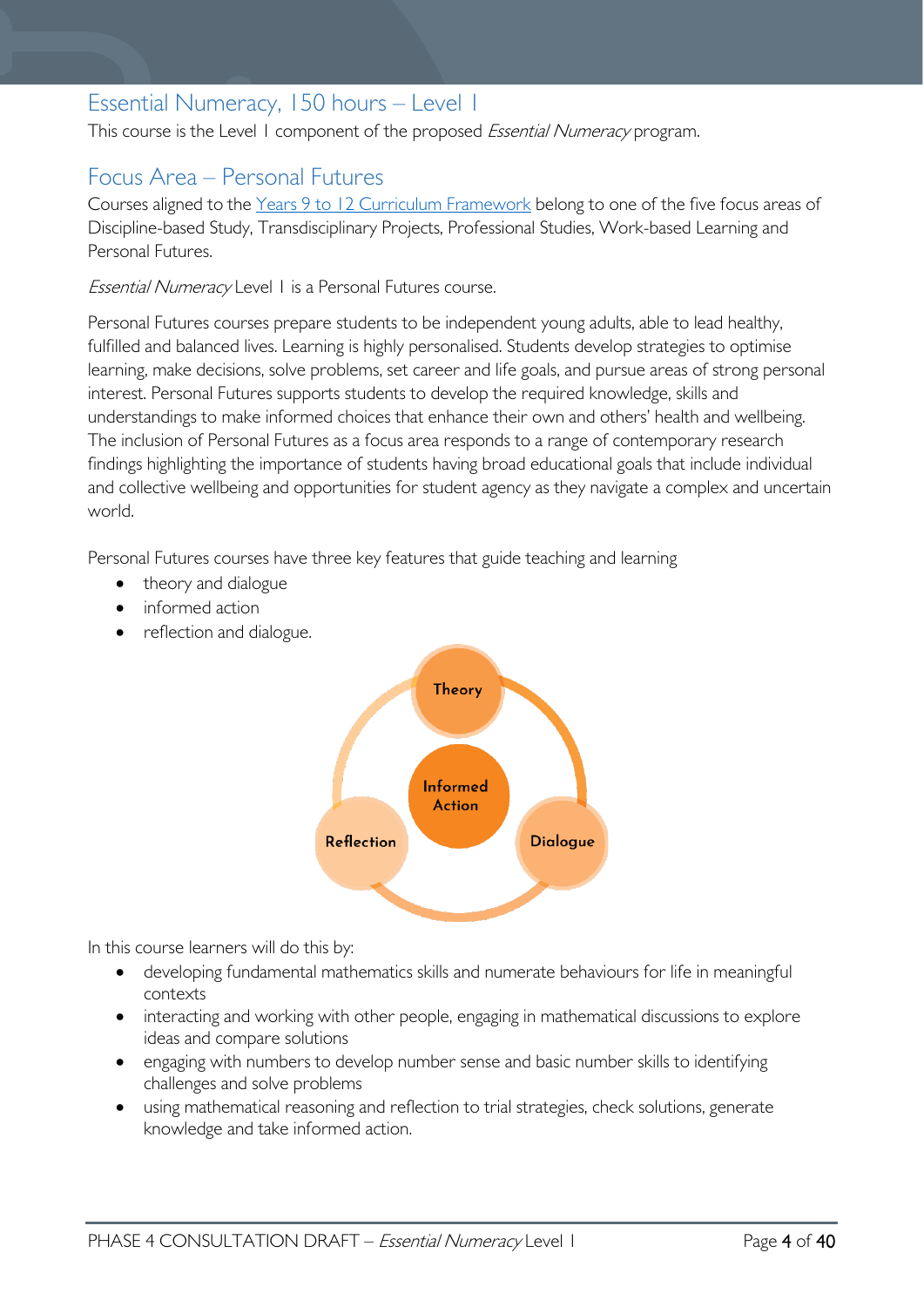## <span id="page-4-0"></span>Rationale

The proposed *Essential Numeracy* Level 1 course is designed to develop learners' fundamental mathematics skills and numerate behaviours and their ability to apply mathematical thinking and reasoning in real world contexts. In doing so, the course enables learners to understand how mathematics can support them to understand and take informed action in familiar and personally relevant contexts.

This course will promote numeracy outcomes that aim to enable learners to:

- use basic number skills independently in situations involving money, routine fractions, decimals and percentages
- recognise and interpret patterns, shapes, maps and plans
- estimate, calculate, measure and solve problems involving time, temperature, length, perimeter, mass, volume and capacity
- understand the likelihood of chance events and engage with information found in tables, graphs and charts.

This course is specifically designed for learners who require flexible and individualised learning programs. Successful completion of the course will provide learners with a level of numeracy that will enable them to move toward greater autonomy and independence in everyday living and the workforce.

The purpose of Years 9 to 12 Education is to enable all students to achieve their potential through Years 9 to 12 and beyond in further study, training or employment.

Years 9 to 12 Education enables Personal Empowerment, Cultural Transmission, Preparation for Citizenship and Preparation for Work.

This course is built on the principles of: Access, Agency, Excellence, Balance, Support and Achievement as part of a range of programs that enables students to access a diverse and flexible range of learning opportunities suited to their level of readiness, interests and aspirations.

## <span id="page-4-1"></span>Learning Outcomes

On successful completion of this course, learners will be able to:

- 1. communicate thinking, strategies and solutions using appropriate mathematical or statistical language
- 2. plan, organise and manage learning to complete basic tasks and assess progress
- 3. understand and use number properties and basic operations to represent familiar and personally relevant situations and solve problems
- 4. apply mathematical reasoning to make predictions, represent relationships and explain thinking in familiar and personally relevant situations
- 5. act as creative, critical and reflective thinkers to outline ideas and take informed action in familiar and personally relevant situations
- 6. identify and use routine fractions, decimals, percentages, money amounts and interpret patterns in familiar and personally relevant situations
- 7. gather, organise and interpret basic data, and describe likelihood of chance events in familiar and personally relevant situations
- 8. recognise, measure and estimate quantities and interpret basic shapes, maps and plans in familiar and personally relevant situations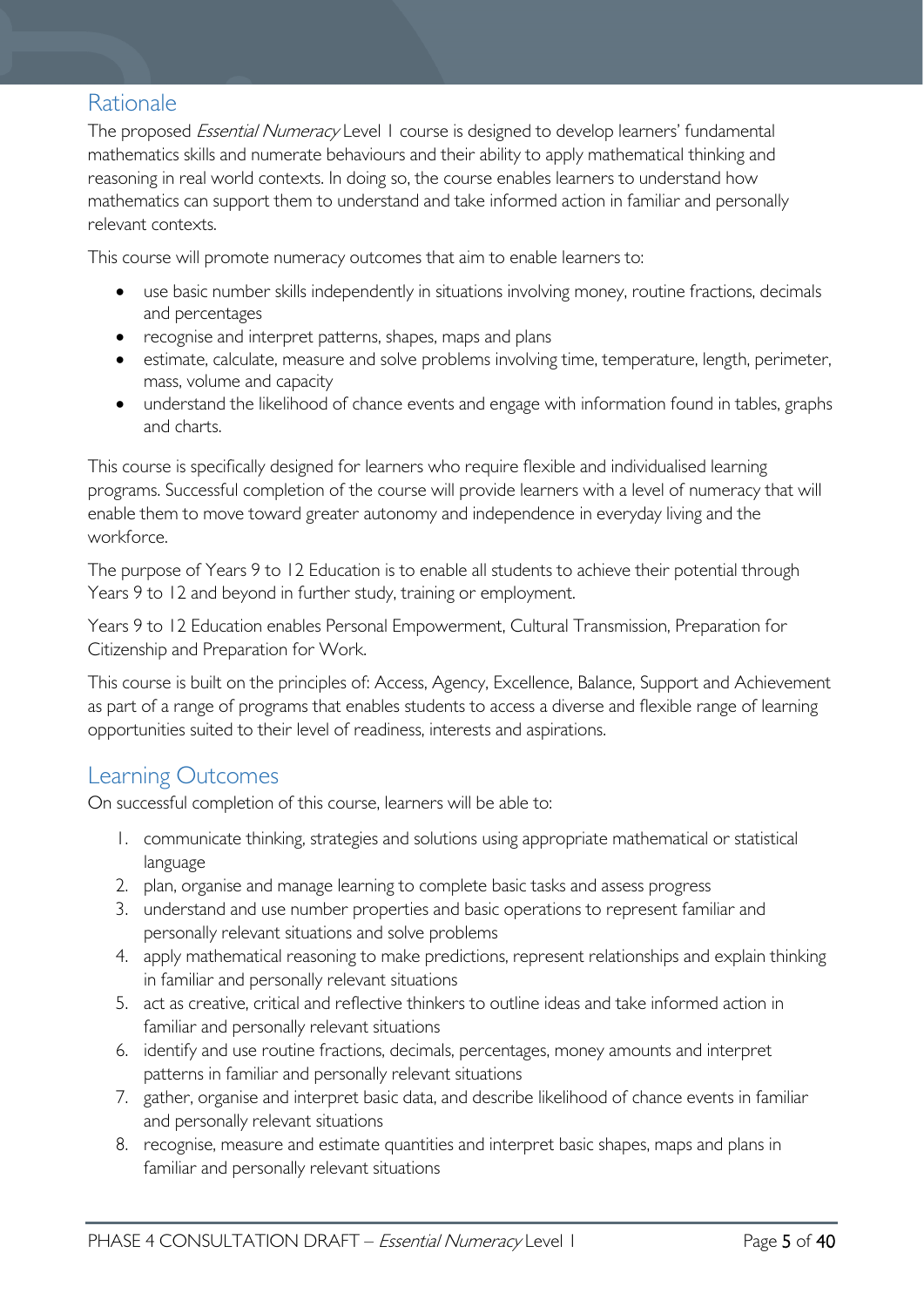## <span id="page-5-0"></span>Integration of General Capabilities and Cross-Curriculum Priorities

The general capabilities addressed specifically in this course are:

- Critical and creative thinking  $\epsilon$
- Literacy
- Numeracy
- Personal and social capability

The cross-curriculum priorities which may be enabled through this course are:

- Aboriginal and Torres Strait Islander Histories and Cultures  $\frac{1}{2}$
- Sustainability  $\triangleq$

## <span id="page-5-1"></span>Course Description

Essential Numeracy Level 1 is designed to develop learners' fundamental mathematical skills and numerate behaviour. This will enable learners to take informed action in familiar and personally relevant contexts that they will encounter in everyday living and at work.

This course will promote numeracy outcomes that aim to enable learners to:

- use basic number skills independently in situations involving money, routine fractions, decimals and percentages
- recognise and interpret patterns, shapes, maps and plans
- estimate, calculate, measure and solve problems involving time, temperature, length, perimeter, mass, volume and capacity
- understand the likelihood of chance events and engage with information found in tables, graphs and charts

Learners will refine their thinking by exploring concepts using hands-on concrete materials, sharing strategies and solutions with their peers, practicing new skills and engaging in mathematical discussions.

## <span id="page-5-2"></span>Pathways

The *Essential Numeracy* Level 1 course is designed to enable learning continuity for learners who have successfully completed Preliminary Mathematics Stage 4.

Essential Numeracy Level 1 will provide the fundamental number skills and numerate behaviour for learners pursuing further mathematics study in *Essential Mathematics* Level 1.

## <span id="page-5-3"></span>Course Requirements

#### Access

This course requires learners to collaborate with others.

#### Resource Requirements

The learning outcomes in this course require learners to have access to specific mathematics manipulatives and concrete materials including play money (Australian denominations), counters, dice, spinners, blocks, and three-dimensional models.

Learners will require occasional access to general calculators in this course. On occasions, computers and the internet will be required to enable learners' access to interactive models, information and simple data sources such as newspaper articles or store catalogues.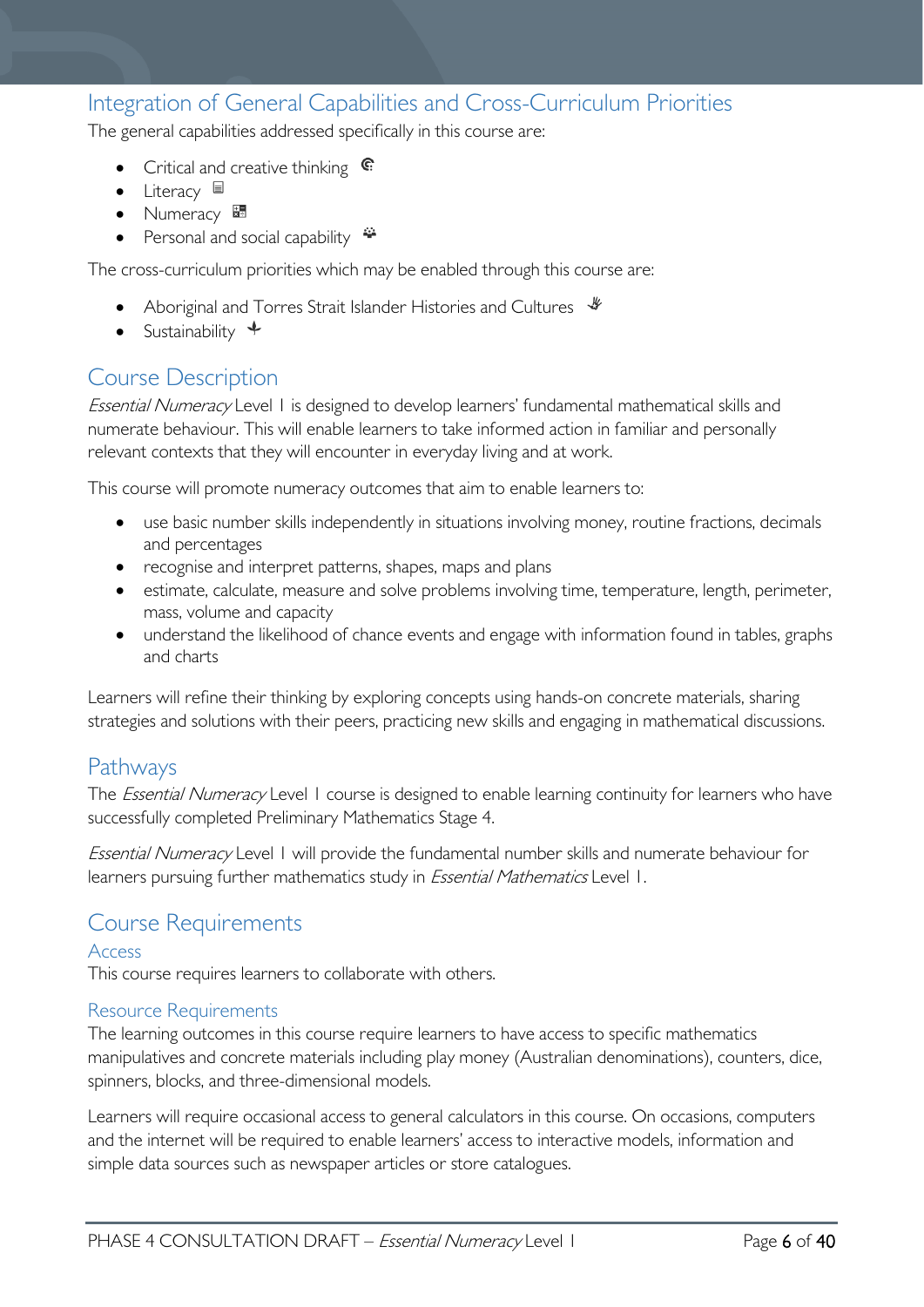## <span id="page-6-0"></span>Course Structure and Delivery

#### <span id="page-6-1"></span>**Structure**

This course consists of three 50-hour modules.

Modules Available

- Module 1: Numbers and patterns
- Module 2: Everyday chance and data
- Module 3: Everyday measurement and shapes

#### <span id="page-6-2"></span>**Delivery**

Module 1 should be delivered first, or concurrently with Module 2 and Module 3 which can be taught in any order.

## <span id="page-6-3"></span>Course Content

#### <span id="page-6-4"></span>Module 1 – Numbers and patterns

This module contains four topics:

- Understanding number properties
- Decimals, percentages and money
- Fractions
- Patterns

In this module, learners will review the basic properties of numbers, use of simple mathematical operations and the concept of place value. They will carry out simple money calculations, describe patterns in their surrounding environment and explore different representations of numbers. The knowledge, understanding and skills and understanding in this module are fundamental for engagement in the rest of the course.

#### <span id="page-6-5"></span>Module 1 Learning Outcomes

The following Learning Outcomes are a focus of this module:

- 1. communicate thinking, strategies and solutions using appropriate mathematical or statistical language
- 2. plan, organise and manage learning to complete basic tasks and assess progress
- 3. understand and use number properties and basic operations to represent familiar and personally relevant situations and solve problems
- 4. apply mathematical reasoning to make predictions, represent relationships and explain thinking in familiar and personally relevant situations
- 5. act as creative, critical and reflective thinkers to outline ideas and take informed action in familiar and personally relevant situations
- 6. identify and use routine fractions, decimals, percentages, money amounts and interpret patterns in familiar and personally relevant situations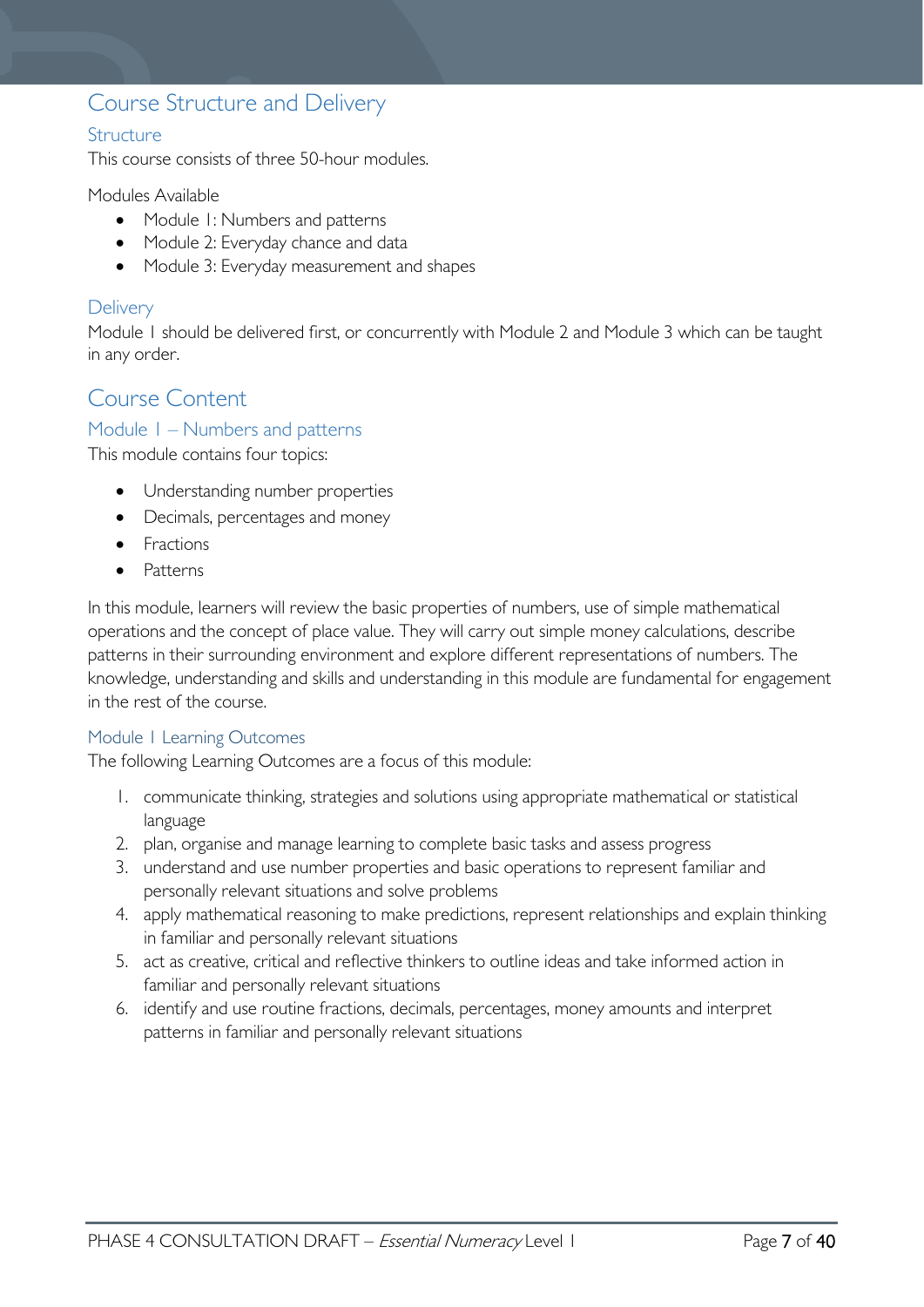#### <span id="page-7-0"></span>Module 1 Content

Key knowledge and skills

#### Topic 1 - Understanding number properties

This topic has two sub-topics:

- Basic number skills and operations
- Place value

#### Basic number skills and operations:

- recognise language related to numbers, for example:
	- few, less, more, none, all, double, triple, halve, third, first
- count in different contexts, for example:
	- count forward by tens
	- count backwards
	- count with coins
	- count time on the clock in five-minute intervals
- use ordinal terms and post determiners in everyday contexts, for example:
	- $-$  'it was Frederick's *first* ( $1^{st}$ ) birthday'
	- 'Next you need to add the cherries'
- recognise factors and multiples of numbers
- recognise fractions in everyday contexts, for example:
	- $-$  add  $\frac{1}{4}$  cup sugar to the cake mix
- recognise the concepts of percentage increase and percentage decrease
- recognise decimals and percentages in everyday contexts, for example:
	- a 30% off sale
	- purchasing 1.5 kg of pumpkin
- use addition, subtraction, multiplication and division in everyday contexts, for example:
	- if I have \$10 and want to buy two loaves of bread that each cost \$4.50, do I have enough money?
- complete number sentences involving one or more operations by calculating missing values, for example:
	- $8 \times ? = 24. ? ? = 5. ? + 7 3 = 8$ , and relate to everyday contexts
- use the 'for each' idea to find the different combinations available in situations involving 2 or 3 choices, for example:
	- Simon has a red shirt and a blue shirt. He has black shorts, blue shorts and green shorts. How many different combinations of outfit can Simon make?
- use a calculator to solve number problems, for example:
	- how many cans of soft drink will I have if there are 6 cans in a carton and I buy 3 cartons? If I am having a party with 20 people, will there be enough soft drink for everyone to drink I can?
- solve number problems and explain the strategies used

Place value:

- identify which digit is in a given place value for a number, for example:
	- identify how many hundreds there are in 523
- match place value to the digits of an integer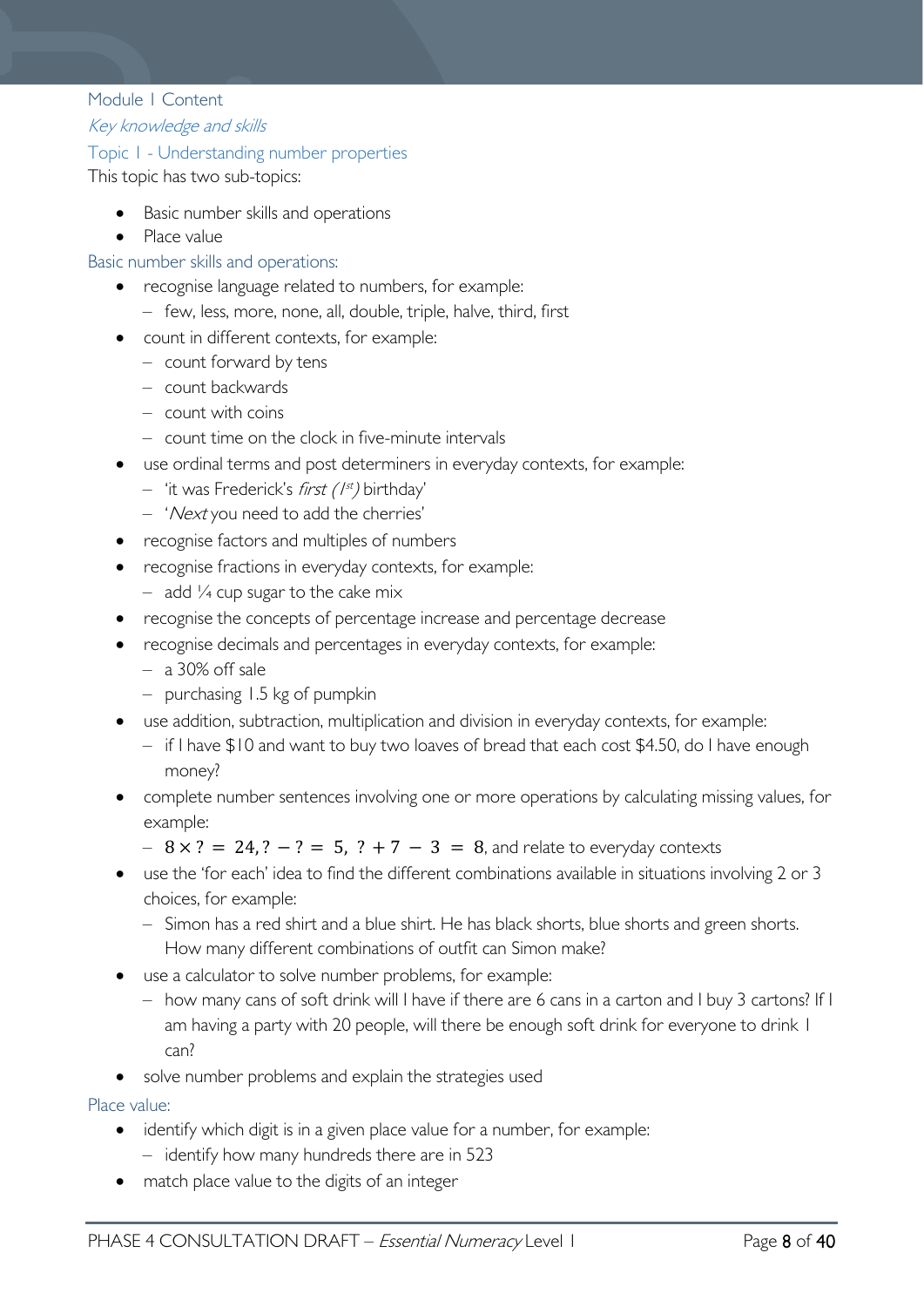- recognise, read and record numbers and interpret numerical information in various contexts, for example:
	- numbers in sports scores and statistics
	- residential and commercial building addresses
- compare and order numbers in various contexts, for example:
	- least to most expensive property sale
	- events occurring over time
- partition numbers into place number parts, including to aid with addition and subtraction

#### Topic 2 - Decimals, Percentages and Money

- read, write, order and compare decimal numbers
- recognise, match, sort, order and use Australian currency to purchase items
- read and write money amounts in numerals and words
- estimate costs and change on single item purchases, for example:
	- select appropriate coins and notes to tender after estimating costs
	- use rounding to estimate the amount of change due such as to the whole dollar or 50c
	- recognise whether they have been given the correct change during a purchase
- recognise, read and write the % symbol as 'per cent'
- recognise and explain the meaning of a percentage as a part of 100
- describe the use of percentages in everyday life, for example:
	- what is meant by '25% off' in a sale, or an '80% goal-kicking success rate'
- recognise that there are alternate methods of using a calculator to calculate percentages of amounts, for example:
	- using a % key or using 'percentage  $\div 100 \times$  amount' or using the decimal equivalent of the percentage

#### Topic 3 - Fractions

- recognise language related to fractions, for example: – equal parts, share, divide, whole, half, quarter
- identify routine fractions in written and numeric form, for example: - halves, quarters, thirds, tenths,  $\frac{1}{2}$ ,  $\frac{1}{3}$ ,  $\frac{2}{3}$ ,  $\frac{1}{4}$ ,  $\frac{3}{4}$ ,  $\frac{4}{10}$  etc
- identify fractions in everyday contexts, for example:
	- walking a third of the way up the street
	- going to a half-price sale
	- buying half a dozen eggs
- recognise fractions as part-whole relationships. That is a fraction represents a whole divided into a number of equal parts
- recognise the numerator as the number of equal fractional parts and the denominator as the number of equal parts the whole has been divided into, for example:
	- $-\frac{3}{4}$  means three out of four equal parts
- recognise how many parts are needed to make a whole or 100%, for example:
	- $-$  four quarters  $=$  one whole
- represent fractions using a variety of strategies, including concrete materials, diagrams and numerals as appropriate
- represent fractions for given situations, for example:
	- $-$  write the fraction  $\frac{1}{4}$  when they eat 2 out of 8 slices of pizza
	- $-$  express 50c as  $\frac{1}{2}$  of a dollar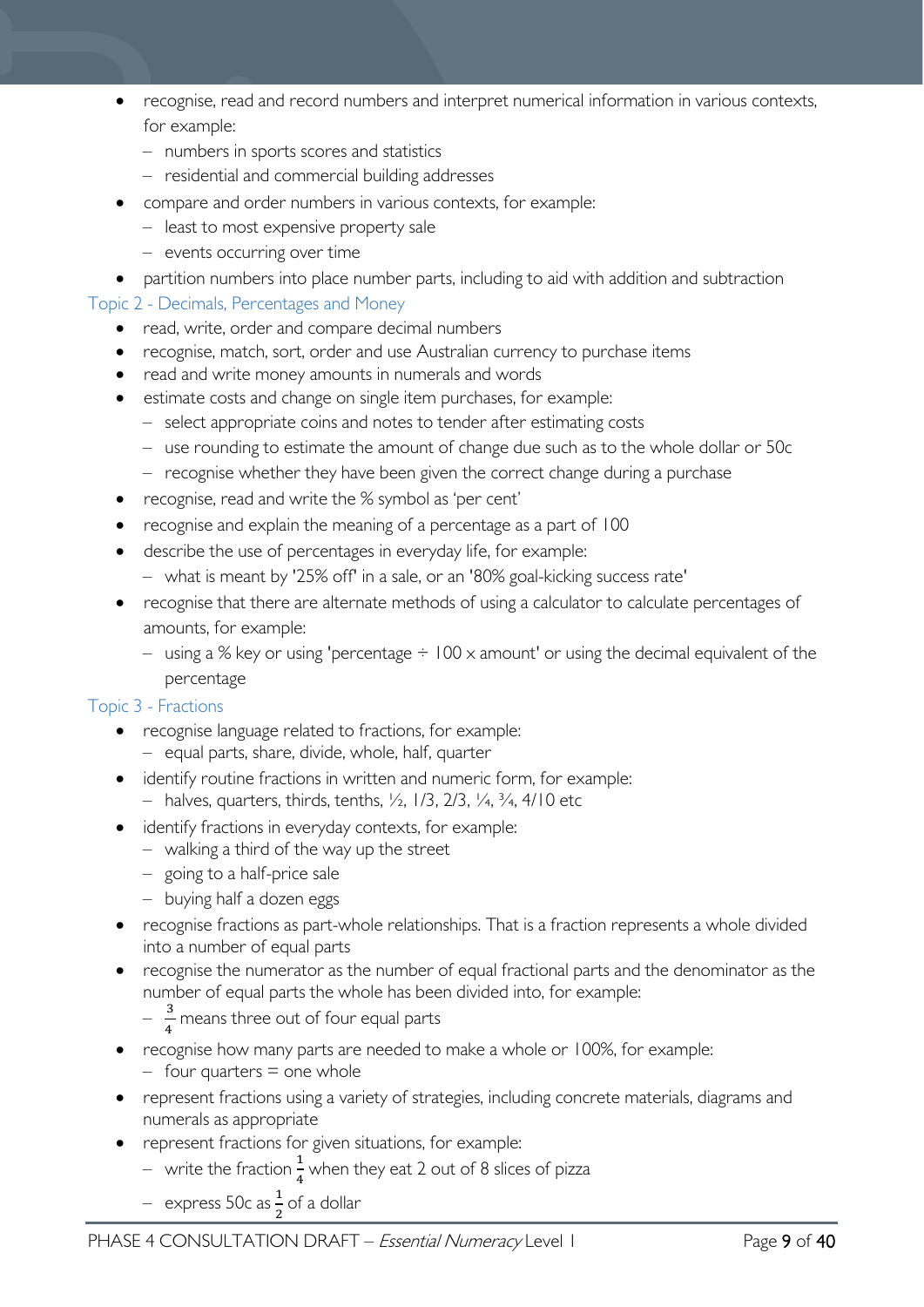- describe each region of a netball court as a one-third
- compare fractions, using language relating to size for example:
	- recognise that half of something is more than a quarter of it
	- recognise that two-thirds of something is twice as much as one-third of something
- divide diagrams, objects, groups of objects or numbers into fractional parts, for example:
	- divide a group of objects into quarters
	- cut a sandwich in half
	- divide a flag into thirds
- represent equivalent fractional parts in different ways, for example:
- how many different ways can you represent one half of this rectangle?
- solve simple problems involving addition and subtraction of routine fractions using concrete materials, diagrams, formal recording methods or calculators
- represent decimals as fractions of 10, 100, etc, for example:

$$
- 0.3 = \frac{3}{10}
$$

• represent percentages as fractions of 100, for example:

$$
- 40\% = \frac{40}{100}
$$

#### Topic 4 - Patterns

- recognise patterns in the environment, for example:
	- in nature
	- in artwork
	- in company logos
	- in the home
	- in the classroom
	- in pictures
	- online
- recognise, copy and continue simple shape and whole number patterns
- create simple shape and whole number patterns
- describe simple shape and whole number patterns informally, for example:
	- 'the house numbers on this side of the street are all odd and go up by twos'
- develop a rule for a given simple whole number pattern and express it mathematically, for example:
	- add five to the previous number
	- double the number and take away 1
	- for each bulls-eye, add 10 to the competitor's total

#### <span id="page-9-0"></span>Module 1 Work Requirements Summary

The work requirements of a course are processes, products or performances that provide a significant demonstration of achievement that is measurable against the course's standards. Work requirements need not be the sole form of assessment for a module.

This module includes 10 short responses as work requirements.

See Appendix 3 for summary of Work Requirement specifications for this course.

#### <span id="page-9-1"></span>Module 1 Assessment

This module has a focus on criteria 1, 2, 3, 4, 5 and 6.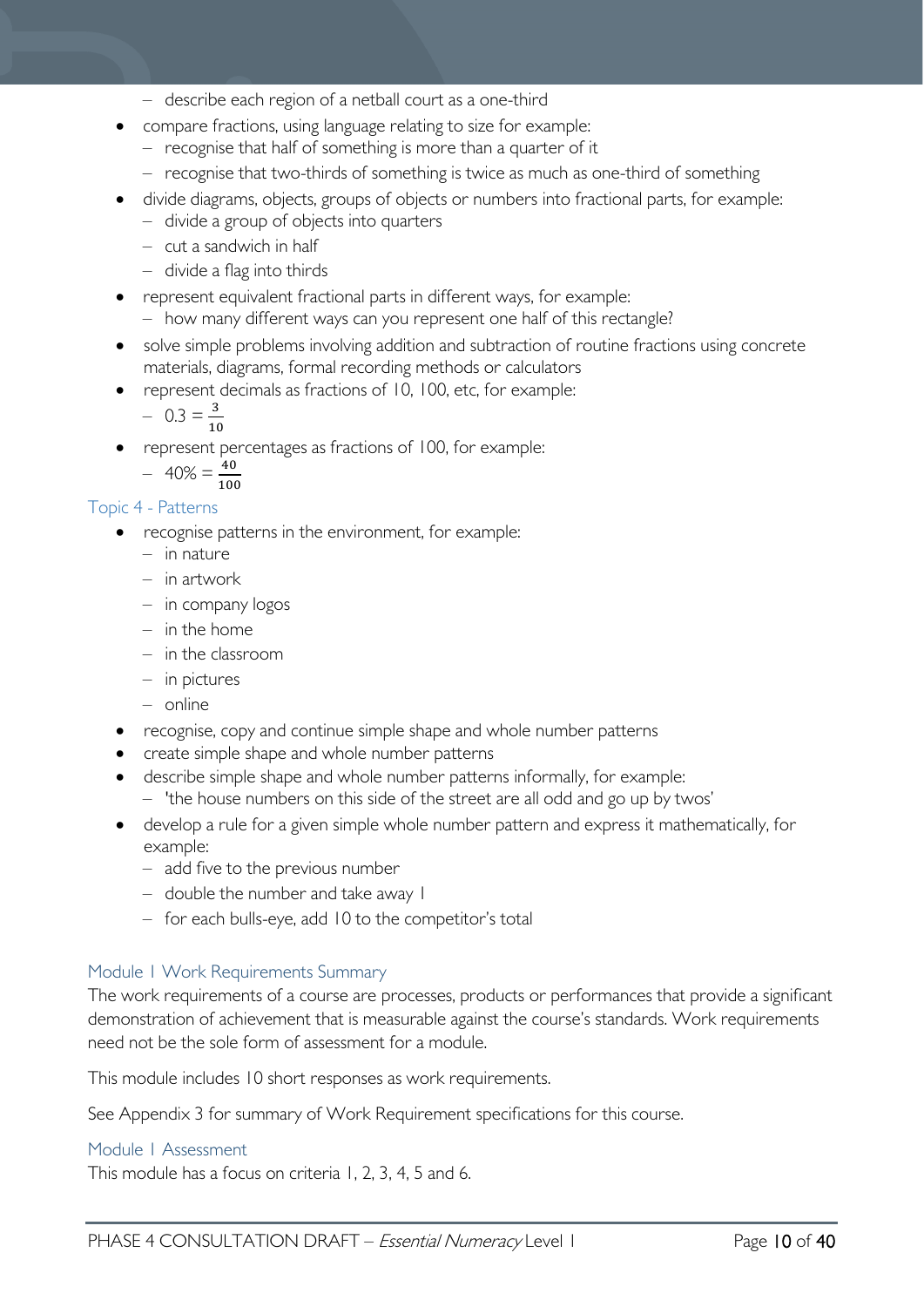## <span id="page-10-0"></span>Module 2 – Everyday chance and data

This module contains four topics:

- Gathering data
- Organising and displaying data
- Modelling and interpreting situations
- Probability of events

In this module, students will learn about and apply different data collection techniques. They will practice organising and displaying data, describe chance events, explore simple mathematical models, and draw simple conclusions based on given information.

#### <span id="page-10-1"></span>Module 2 Learning Outcomes

The following Learning Outcomes are a focus of this module:

- 1. communicate thinking, strategies and solutions using appropriate mathematical or statistical language
- 2. plan, organise and manage learning to complete basic tasks and assess progress
- 3. understand and use number properties and basic operations to represent familiar and personally relevant situations and solve problems
- 4. apply mathematical reasoning to make predictions, represent relationships and explain thinking in familiar and personally relevant situations
- 5. act as creative, critical and reflective thinkers to outline ideas and take informed action in familiar and personally relevant situations
- 7. gather, organise and interpret basic data, and describe likelihood of chance events in familiar and personally relevant situations

#### <span id="page-10-2"></span>Module 2 Content

#### Key knowledge and skills

#### Topic 1 - Gathering data

- recognise information in a variety of simple tables and graphs
- recognise features of simple tables and graphs
- recognise examples of basic data observable in their everyday life
- identify the purpose of collecting a set of data, for example:
	- identify why the owner of the local shop may want to know the most popular flavour of drink purchased
- pose a question that may be answered by a basic set of data
- identify a range of ways that data can be collected to answer a given question, for example:
	- a verbal or written survey
	- observations
	- research on the internet
- use digital technology to conduct surveys, for example:
	- online survey tools
- select the best method to collect desired data
- design an appropriate data-collection tool for a given purpose
- explain the need to avoid bias when collecting data and suggest ways to do so
- read a range of simple graphs and tables to gather information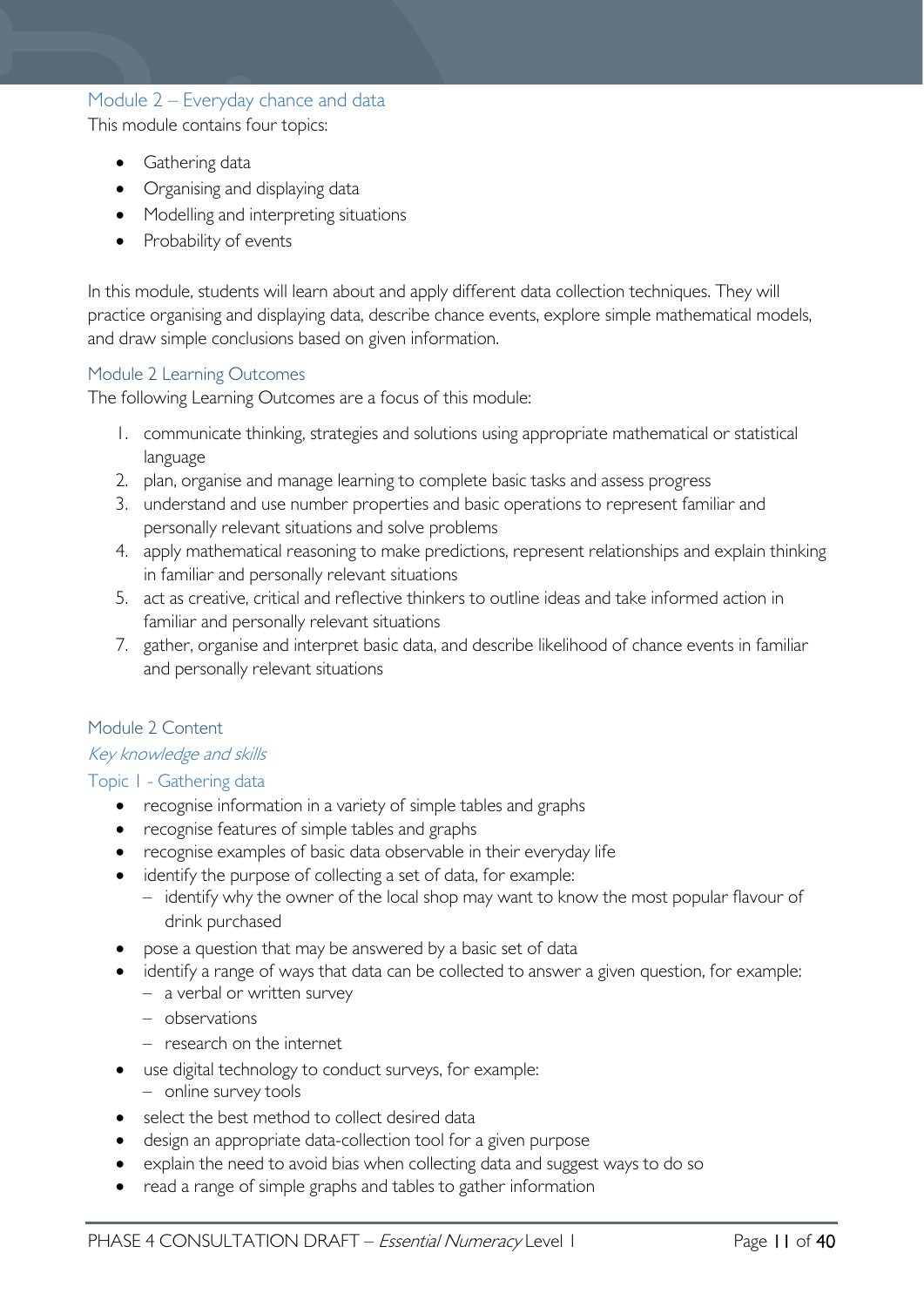- investigate basic datasets related to a range of cross-curricular focus areas, for example:
	- data on the environment
	- data related to Australia's neighbouring regions and cultures
	- local, state and national census data from the Australian Bureau of Statistics

#### Topic 2 - Organising and displaying data

- record collected data using a variety of means, for example:
	- tally marks
	- concrete materials
	- symbols
	- digital technologies
- order and sort numbers using terms, for example:
	- ascending, descending
	- 'from 1 to 10 inclusive'
- order and sort data into groups, categories or ranges
- complete pre-constructed data tables either on paper or digitally, for example: – a spreadsheet

#### Topic 3 - Modelling and interpreting situations

- read, describe and draw conclusions from simple graphs that model real situations, for example:
	- use a graph of blood alcohol content levels over time to estimate when a person could safely drive a car after drinking alcohol
- display information from real-life situations in simple graphs, for example:
	- plot the cost of watering the vegetable garden against the number of litres of water required on a line graph
- complete a table of values from a simple graph, for example:
	- tabulate the number of various food items sold at the canteen by day for the past month.

#### Topic 4 - Probability of events

- recognise language related to chance and probability, for example: – certain, highly likely, likely, probably, unlikely, impossible, 50:50
- recognise the elements of chance in everyday events
- recognise that some events are entirely related to chance, for example: – purchasing the winning raffle ticket
- recognise that the range of probabilities is from 0 to 1, or from 0 to 100% in percentage terms
- represent probabilities using a range of notations, for example: – words, fractions, percentages
- recognise equally likely events, for example: – getting heads or tails on a coin
- recognise non-equally likely events, for example:
	- randomly selecting a green marble from a bag containing unequal numbers of each colour marble
- order events based on their probability
- understand the term 'random' as applied to probability, for example:
	- 'a participant will be selected at random'
	- describe the likelihood of familiar events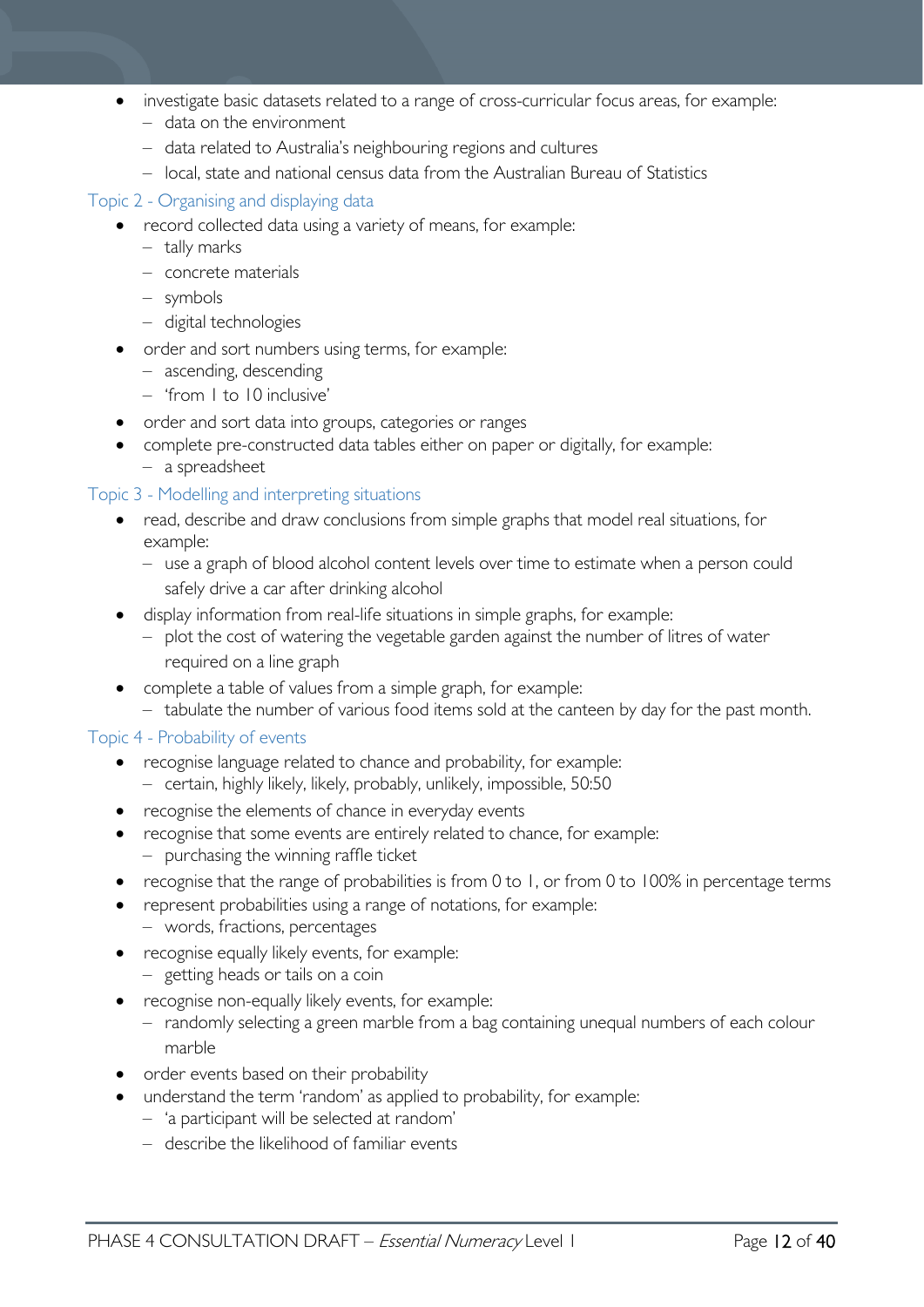#### <span id="page-12-0"></span>Module 2 Work Requirements Summary

The work requirements of a course are processes, products or performances that provide a significant demonstration of achievement that is measurable against the course's standards. Work requirements need not be the sole form of assessment for a module.

This module includes one (1) project as the work requirement.

See Appendix 3 for the full specifications of the Work Requirements of this course.

#### <span id="page-12-1"></span>Module 2 Assessment

This module has a focus on criteria 1, 2, 3, 4, 5 and 7.

#### <span id="page-12-2"></span>Module 3 – Everyday measurement and shape

This module contains four topics:

- Length and perimeter
- Shapes, maps and plans
- Time and temperature
- Mass, capacity and volume

A major focus of this module is developing learners' skills in measuring time, length, mass, temperature and capacity using appropriate measuring devices and metric units. Where appropriate, the skills developed should be applied to relevant real-life situations. Additionally, learners will explore the properties of two-dimensional shapes and three-dimensional objects, measure perimeters, recognise the connection between mass, capacity and volume and interpret familiar maps and plans.

#### <span id="page-12-3"></span>Module 3 Learning Outcomes

The following Learning Outcomes are a focus of this module:

- 1. communicate thinking, strategies and solutions using appropriate mathematical or statistical language
- 2. plan, organise and manage learning to complete basic tasks and assess progress
- 3. understand and use number properties and basic operations to represent familiar and personally relevant situations and solve problems
- 4. apply mathematical reasoning to make predictions, represent relationships and explain thinking in familiar and personally relevant situations
- 5. act as creative, critical and reflective thinkers to outline ideas and take informed action in familiar and personally relevant situations
- 8. recognise, measure and estimate quantities and interpret basic shapes, maps and plans in familiar and personally relevant situations

#### <span id="page-12-4"></span>Module 3 Content

#### Key knowledge and skills

#### Topic 1 - Length and Perimeter

- recognise and use terminology and comparative language that relates to length, for example: – tall, short, height, length, longer, shorter, ruler, tape measure, odometer, distance
- recognise metric units of length, their abbreviations and conversions between them
- recognise appropriate units and devices to measure lengths
- estimate and compare lengths and distances, for example: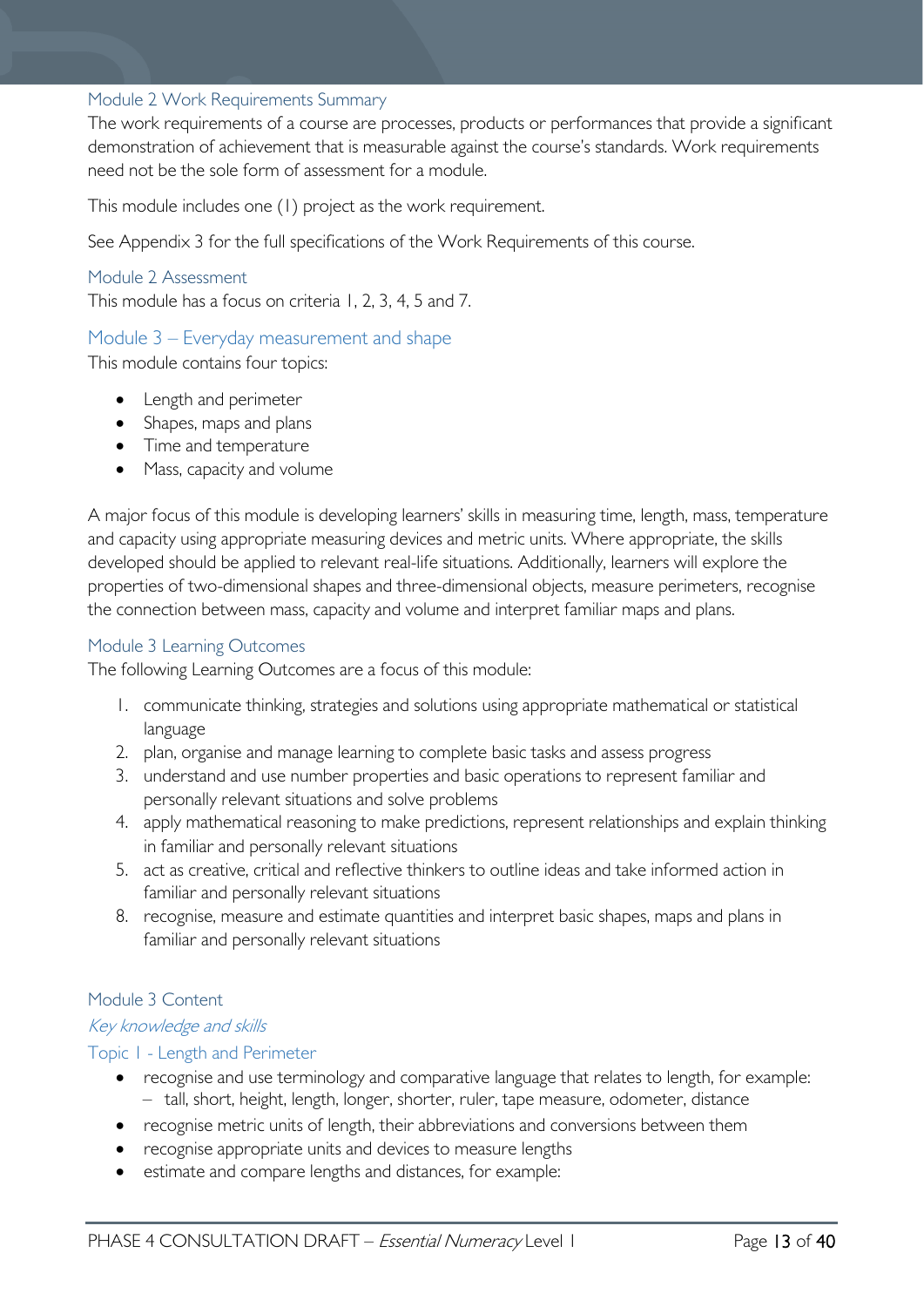- the length of a deck compared to the length of an outdoor dining table that would go on the deck
- estimate and measure lengths using a range of devices in everyday situations
- use and describe the accuracy of different devices in everyday contexts, for example:
	- measure the length of a modular lounge with a tape measure and a 30-centimetre ruler and describe which is more accurate
- investigate ways to measure distances that are not straight or accessible, for example:
	- using a piece of string on a map, using a smartphone app, using a trundle wheel or taking readings on the car odometer
- convert between metric units of length
- solve problems involving length, for example:
	- buying a garden hose that is long enough for a yard that is 20 m long
	- buying bird netting to cover a garden bed
- recognise and use terminology and comparative language that relates to perimeter, for example:
	- longer than
	- shorter than
	- distance
	- ruler
	- tape measure
- recognise the perimeter of simple two-dimensional shapes
- recognise metric units of perimeter, their abbreviations and conversions between them
- recognise appropriate units and devices to measure perimeter
- identify or describe the perimeter of simple two-dimensional shapes using everyday language
- estimate and compare perimeter, for example:
	- how much fencing is required to surround the paddock?
- estimate and measure perimeter using a variety of strategies, for example:
	- using a tape measure
	- using string and measuring the string
	- using a smartphone app
- calculate perimeters by measuring sides and adding them together
- calculate perimeters by adding given side lengths from diagrammatic representations of shapes
- solve problems involving perimeter, for example:
	- calculate how much barricade tape is required to cordon off the cricket pitch area of the school oval

Topic 2 - Shapes, maps and plans

This topic has two sub-topics:

- Two-dimensional and three-dimensional shapes
- Maps and plans

#### Two-dimensional and three-dimensional shapes

- recognise, identify, match and sort shapes in the environment, for example:
	- in nature
	- in artwork
	- in company logos
	- in the home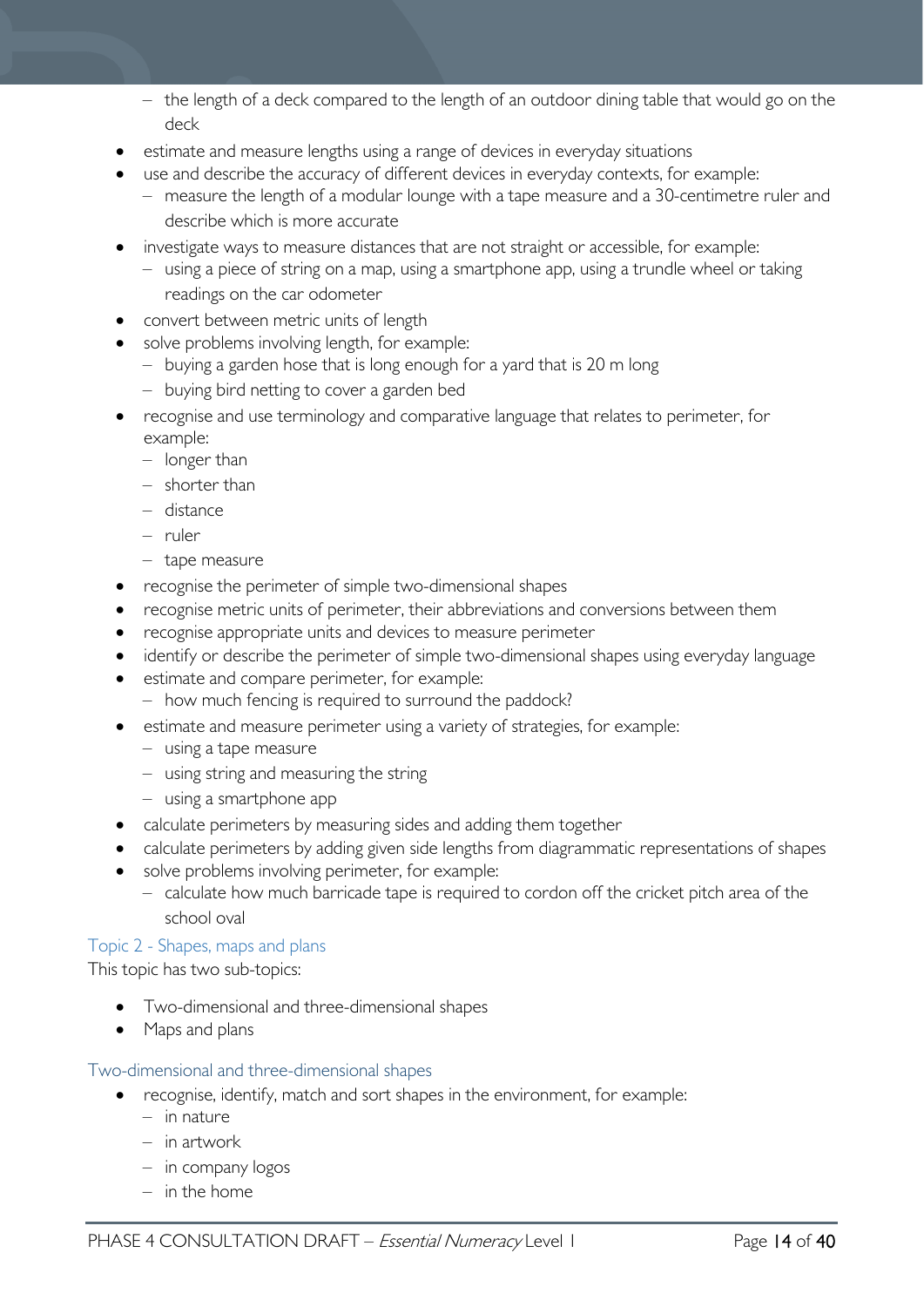- in the classroom
- in pictures
- online
- recognise attributes, similarities and differences of shapes in the environment and in a range of contexts, for example:
	- putting a round tablecloth on a square table
- identify or describe attributes, similarities and differences of shapes in the environment and in a range of contexts using everyday language, for example:
	- stacked rolls of toilet paper in the cupboard
	- the shapes made by line markings on a netball court
- make representations of simple two-dimensional shapes using technology as appropriate, for example:
	- a house plan
	- a courtyard
- recognise tessellations, identifying the shapes involved
- continue or create tessellations using different methods, for example: – grids or graph paper, technology or concrete materials
- explore the attributes of three-dimensional objects, for example:
	- number of faces, edges and corners
	- whether the faces are flat or not
	- whether the shape can be stacked, packed or rolled
- make representations of simple three-dimensional shapes using technology as appropriate, for example:
	- using nets to construct a model of a biscuit tin or letterbox

#### Maps and plans

- recognise and respond to the language of simple maps, for example:
	- scale
	- direction
	- north
- recognise the purpose and functions of maps
- recognise that maps represent and describe real things, for example:
	- regions
	- road types
- use simple maps to locate positions or gather information, for example: – the nearest petrol station
- identify typical features of a map, for example:
	- key, scale, grid, compass rose
- identify directions on simple maps in a variety of ways, for example:
	- using compass directions and their abbreviations
	- using directional language eg left and right
- develop skills in using maps, for example:
	- locate something or describe the location of something on a map using simple grid references
	- read and use a map key (legend)
- recognise and respond to the language of position, for example:
	- inside, outside, above, below, beside, behind, in-front, left, right, across, opposite
- recognise the purpose and functions of plans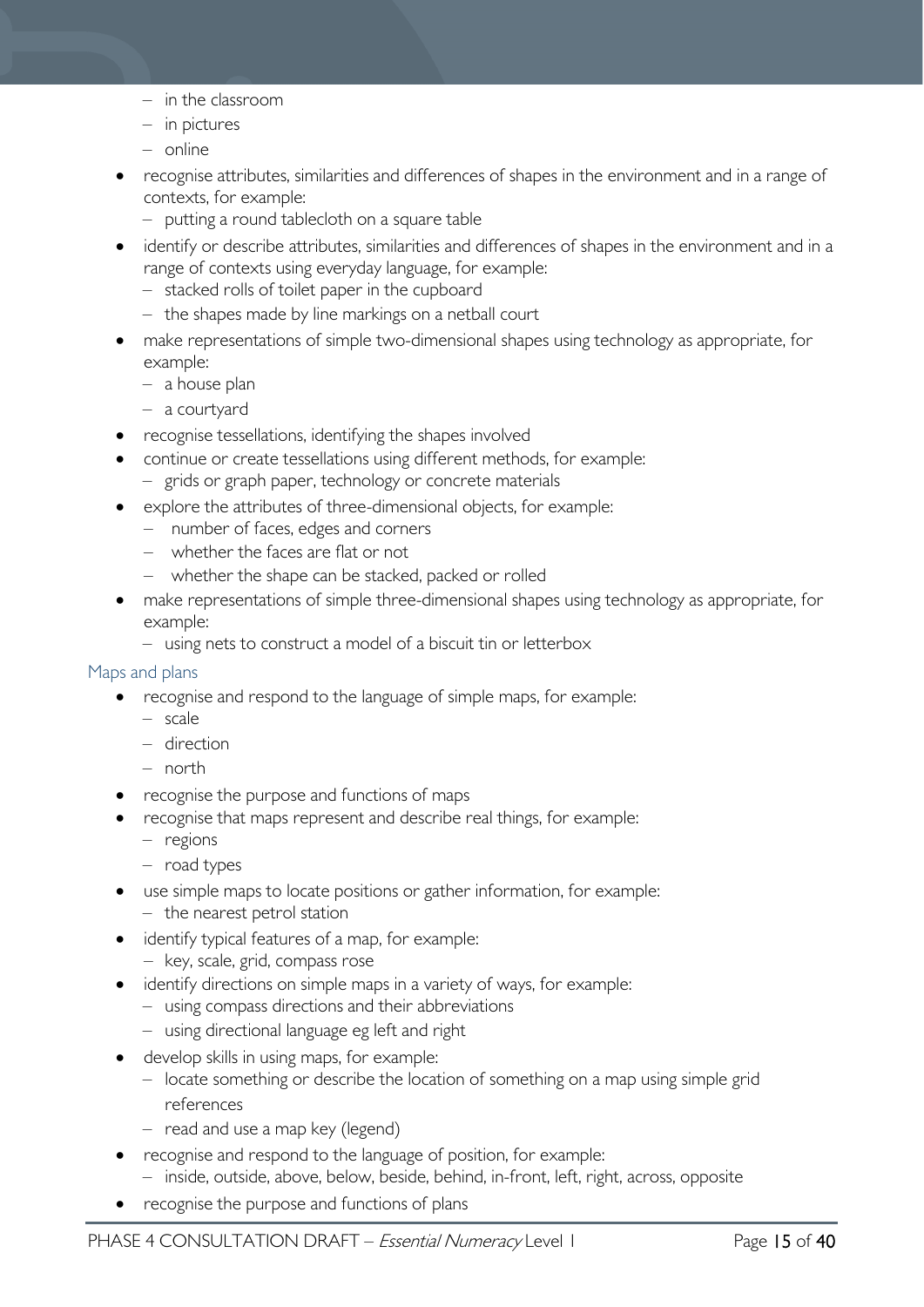- recognise that plans represent real things, for example:
	- buildings
	- traffic flow
- identify typical features that are represented on a plan, for example:
	- identify doors and windows on a building plan
	- direction of traffic
- use simple plans to locate positions or gather information, for example:
	- interpret a plan of their school
	- use a plan of a theatre to locate their allocated seat
	- use the floorplan of a shopping centre to find a toilet
- use the language of position
- recognise different elevation views of a building and match elevation drawings to aspects of a building
- construct simple plans, for example: – complete a floor plan of their bedroom or home using models or drawings
- interpret the key (legend) on a plan

#### Topic 3 - Time and Temperature

- recognise language that relates to time, for example:
	- first, before, next, during, after
- identify names and sequence of days of the week, months of the year and seasons
- associate activities with times of day or periods of time, for example:
	- eat breakfast in the morning
	- go to the bathroom at lunchtime
	- catch the bus after packing my bag at the end of the lesson
	- doctor's appointment at 4 pm, call friends in the afternoon
	- shower in the evening
	- complete homework for tomorrow
	- go on an overnight school trip
	- go shopping on the weekend
- associate events with days of the week, months and seasons, for example:
	- sport training on Friday
	- favourite TV show airing every evening from Monday to Friday
	- no school on the weekend
	- Mum's birthday is in March
	- swim at the beach in summer
	- wear warm clothes in winter
- follow sequences of events, for example:
	- eat breakfast/wash dishes/brush teeth/travel to school
	- put hat in bag after lunch/go to the toilet/wash hands
- read digital time using am and pm notation
- identify analogue time initially to the hour, half hour and quarter hours
- recognise the passage of time, for example:
	- the lunch bell will ring in 5 minutes
	- the bus is running half an hour late
	- my birthday is next Thursday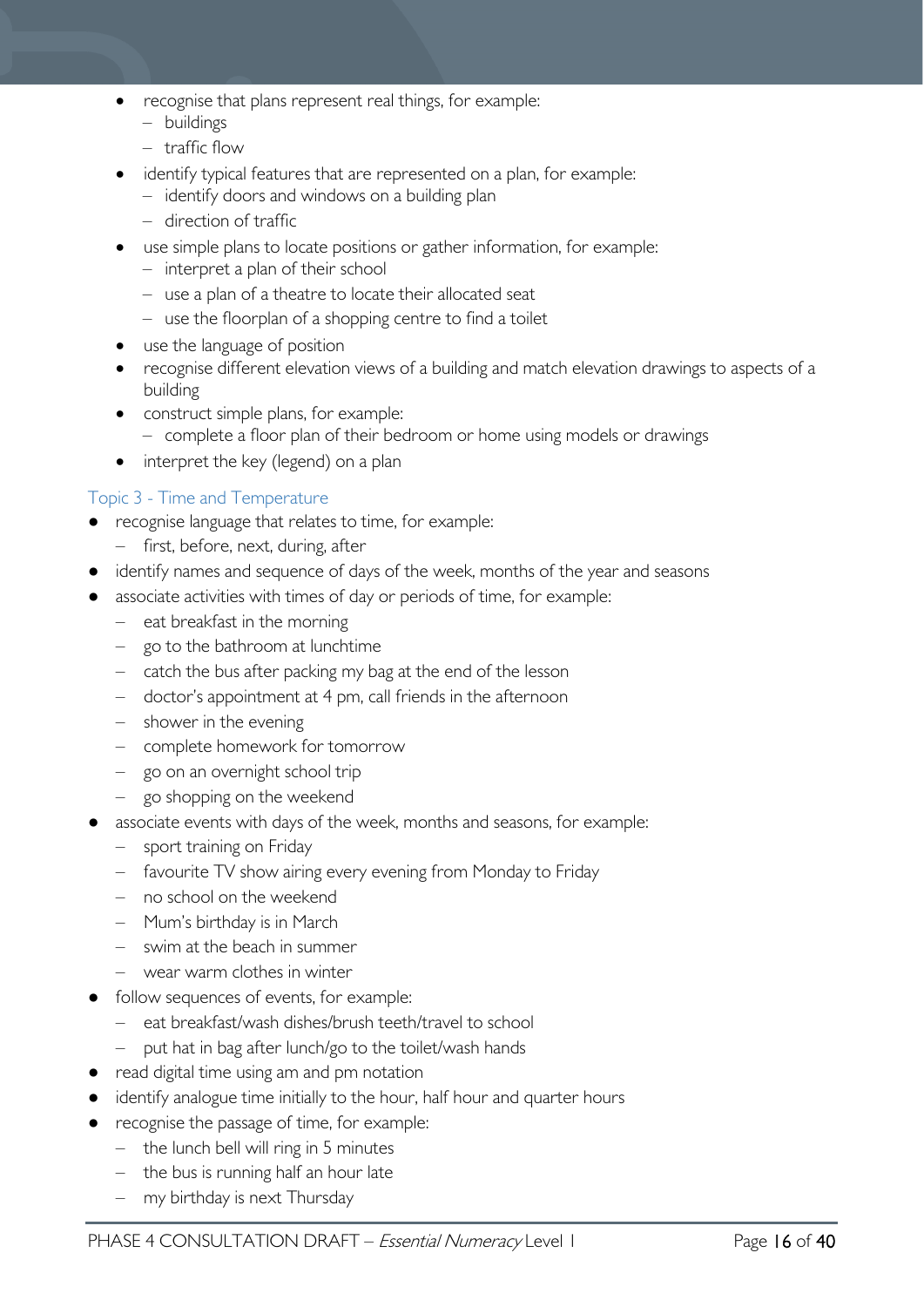- the school dance is in a fortnight
- order units of time, for example:
	- seconds, hours, months, centuries
- describe and compare events using appropriate units and language to represent time, for example:
	- weekly exercise
	- an annual celebration
	- arrive at work 10 minutes earlier than usual
	- the journey takes longer on the train than in the car
	- it is faster to dry my hair with the hairdryer than it is to let it drip-dry
- relate times on digital and analogue clocks and watches to activities, for example:
	- watching a favourite TV show that airs at 7.00 pm
		- catching the bus that leaves at 3.30 pm
- use calendars and planners to identify and relate times, dates, months and special occasions, for example:
	- I will go to lunch after this class
	- I have production rehearsals on Thursday
	- Anzac Day is 18 days away
- measure the time taken for various events
- plan personal events or schedules, taking into account the best time to do them and how long they will take, for example:
	- planning a party (sending invitations, buying a present, ordering a cake, buying party supplies)
	- meeting a friend for lunch before going to the movies
	- taking the dog for a walk before preparing dinner
	- submitting a job application, paying bills on time
- estimate time of the day, for example:
	- it is nearly time to go home
	- it is close to midday
	- it will be dark outside soon
- estimate and measure passage of time, for example:
	- how long it takes to get to the city
	- the parking meter must be close to expiring
	- my baby brother must be due for a nap
- estimate and measure passage of time using a range of devices including stopwatches and personal devices, for example:
	- how long it takes to cook a meal, play a sport, complete a task at work
- use units of time and their abbreviations, for example:
	- $-$  hr, min
- calculate elapsed time, for example:
	- the flight leaves at 11:30am and we disembark at 3.15 pm
	- the number of hours between start and finish work times
	- the number of holiday days between Christmas and New Year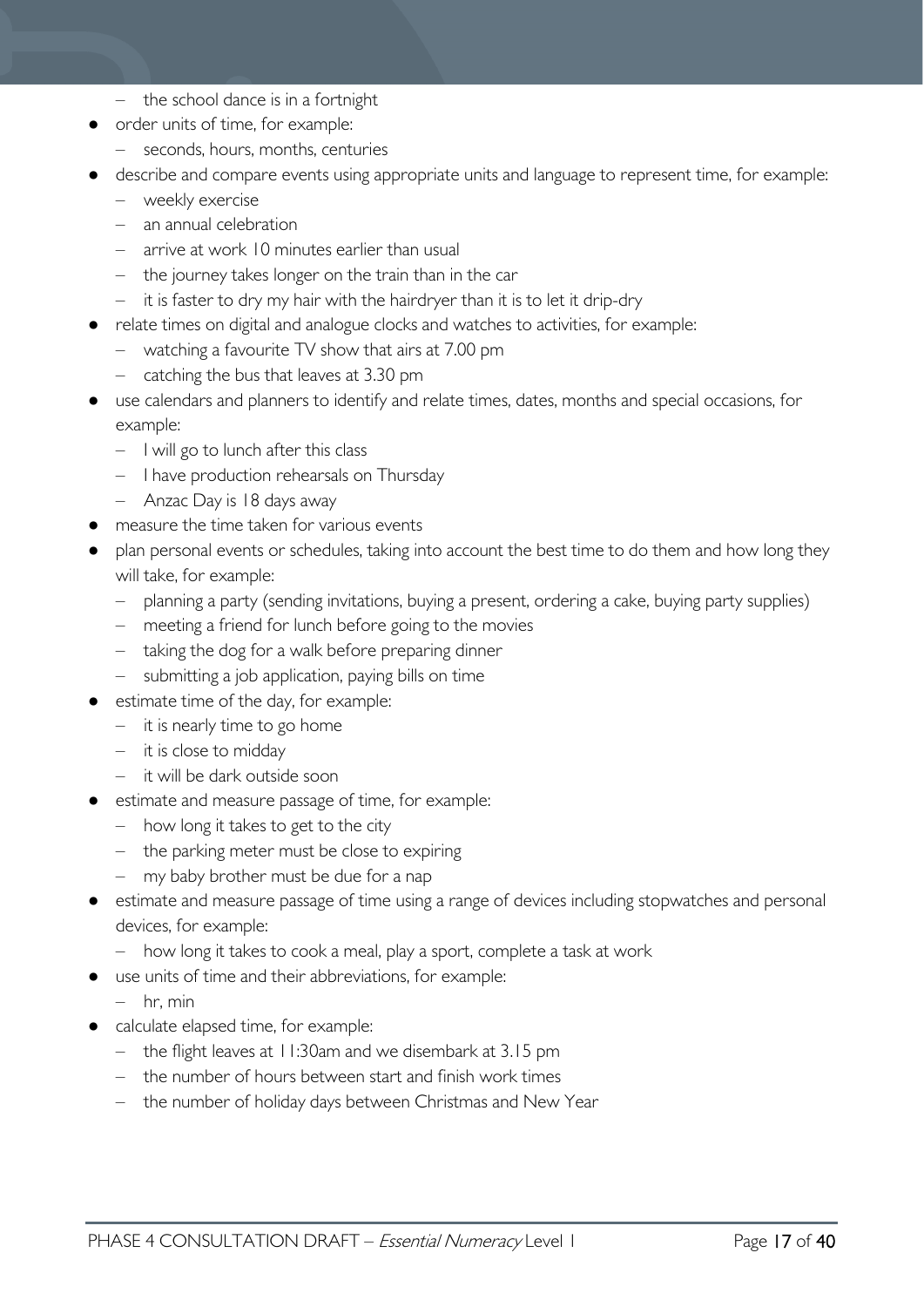- convert units of time, for example:
	- $-$  60 minutes  $=$  1 hour
	- $-$  90 minutes =  $1\frac{1}{2}$  hours
	- $-$  1 day  $=$  24 hours
	- $-7$  days  $= 1$  week
- recognise and use terminology and comparative language that relates to temperature, for example:
	- hot
	- boiling
	- lukewarm
	- colder than
	- thermometer
	- degree
	- Celsius
- recognise the unit  $\degree$ C and its abbreviation
- recognise familiar temperatures, for example:
	- human body
	- freezing water
	- boiling water
- recognise alternate units and measuring devices
- estimate and measure temperatures using a range of devices
- apply knowledge of temperature to make judgements or decisions, for example:
	- if a baby has a body temperature above 38°C you should call a doctor
	- a weather prediction of 32°C will mean you should wear cool clothes and pack sun protection and a drink of water
	- do not put your hand in boiling water or get in a steaming hot bath
- solve problems involving temperature, for example:
	- if the fridge is set for 4.2°C and I turn it down another half a degree, what temperature will it be set to?

#### Topic 4 - Mass, capacity and volume

- recognise and use terminology and comparative language that relates to mass, for example:
	- light
	- heavy
	- lighter
	- heavier
	- weight
	- scales
	- gram
- recognise metric units of mass, their abbreviations and conversions between them
- recognise appropriate units and devices to measure mass
- estimate and measure masses using a range of devices in everyday situations, for example:
	- a packed suitcase
	- a cat when establishing how much medicine to administer
	- ingredients when following a recipe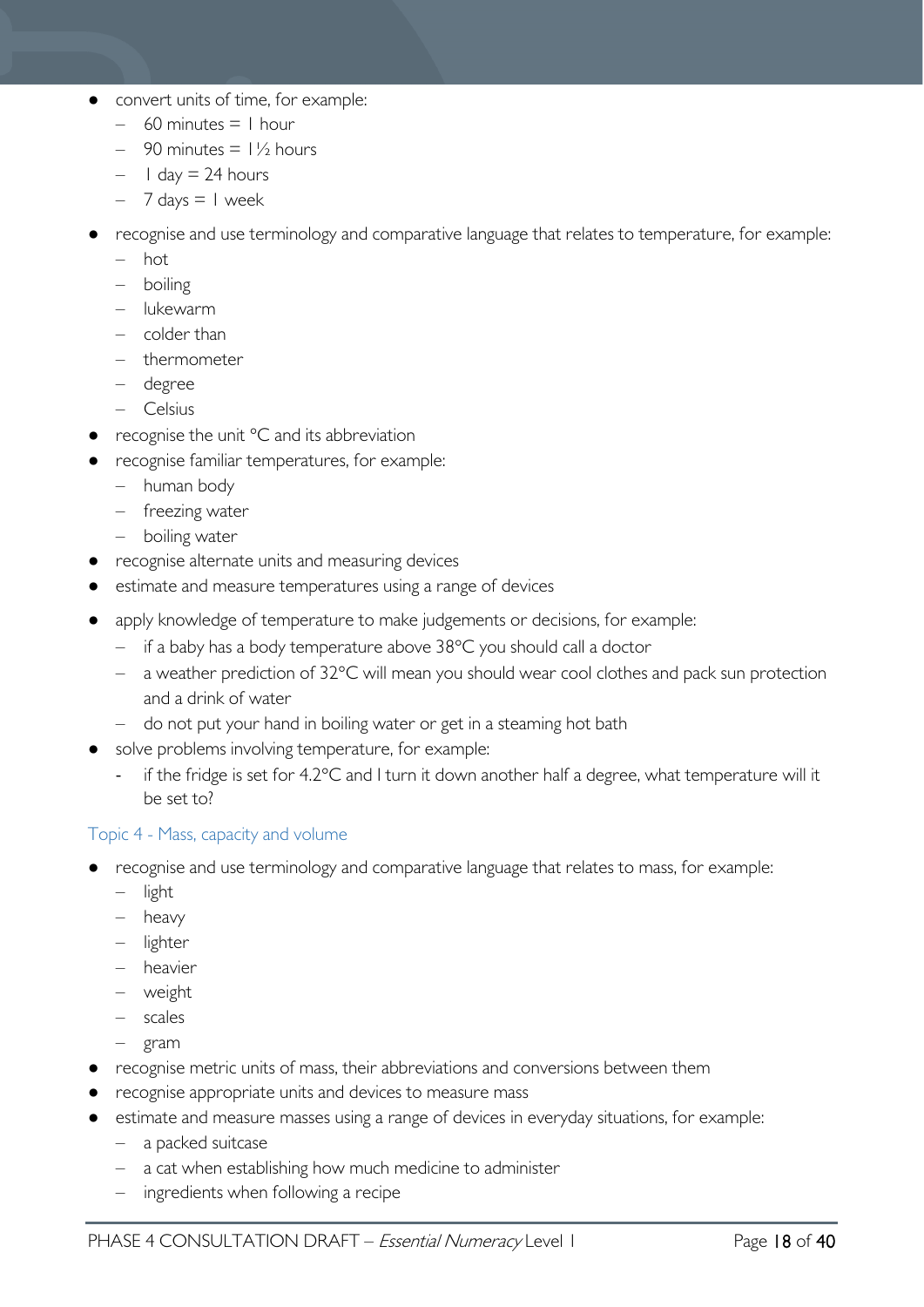- estimate and compare masses, for example:
	- the mass of different brands of hand luggage
- measure masses with a requested degree of accuracy, for example:
	- cooking ingredients to the nearest gram when following a recipe
- convert between metric units of mass
- solve problems involving mass, for example:
	- how many oranges to use in a recipe that needs 1.2 kg of oranges
	- what can be stored on a shelf if the maximum mass the shelf can hold is 10 kg
- recognise language and comparative language that relates to volume, for example:
	- size
	- space
	- cubic units
- recognise and use terminology and comparative language that relates to capacity, for example:
	- full
	- empty
	- filling
	- fuller
- recognise the concept of capacity and how it relates to volume
- solve problems involving capacity, for example:
	- how many 600mL bottles of water can be filled from the 4.8L drum before it empties?

#### <span id="page-18-0"></span>Module 3 Work Requirements Summary

The work requirements of a course are processes, products or performances that provide a significant demonstration of achievement that is measurable against the course's standards. Work requirements need not be the sole form of assessment for a module.

This module includes 10 short responses as work requirements.

See Appendix 3 for summary of Work Requirement specifications for this course.

#### <span id="page-18-1"></span>Module 3 Assessment

This module has a focus on criteria 1, 2, 3, 4, 5 and 8.

#### <span id="page-18-2"></span>Assessment

Criterion-based assessment is a form of outcomes assessment that identifies the extent of learner achievement at an appropriate end-point of study. Although assessment – as part of the learning program – is continuous, much of it is formative, and is done to help learners identify what they need to do to attain the maximum benefit from their study of the course. Therefore, assessment for summative reporting to TASC will focus on what both teacher and learner understand to reflect endpoint achievement.

The standard of achievement each learner attains on each criterion is recorded as a rating 'A', 'B', or 'C', according to the outcomes specified in the standards section of the course.

A 't' notation must be used where a learner demonstrates any achievement against a criterion less than the standard specified for the 'C' rating.

A 'z' notation is to be used where a learner provides no evidence of achievement at all.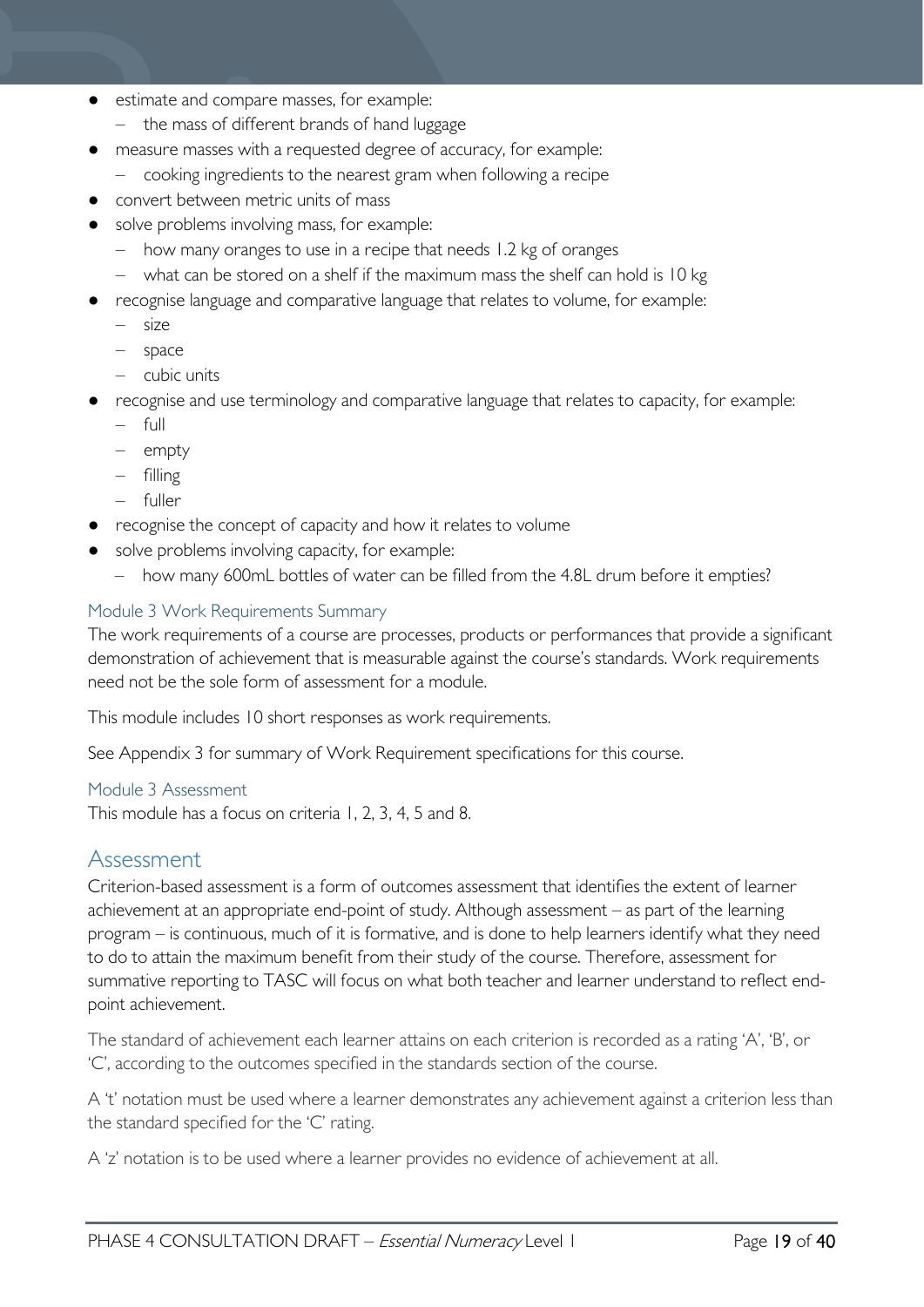Internal assessment of all criteria will be made by the provider. Providers will report the learner's rating for each criterion to TASC.

TASC will supervise the external assessment of designated criteria which will be indicated by an asterisk (\*). The ratings obtained from the external assessments will be used in addition to internal ratings from the provider to determine the final award.

#### <span id="page-19-0"></span>**Criteria**

|                   | Module I    | Module 2    | Module 3    |
|-------------------|-------------|-------------|-------------|
| Criteria Assessed | 1,2,3,4,5,6 | 1,2,3,4,5,7 | 1,2,3,4,5,8 |

The assessment for *Essential Numeracy* Level 1 will be based on the degree to which the learner can:

- 1. interpret and communicate mathematical information and ideas and apply mathematical conventions in familiar and personally relevant contexts
- 2. manage and take responsibility for learning and assess mathematical development
- 3. interpret and use number properties and basic operations to represent familiar and personally relevant situations and solve problems
- 4. apply mathematical reasoning to make inferences, generalise relationships and explain thinking in familiar and personally relevant contexts
- 5. create, apply and reflect on mathematical strategies to solve problems, refine personal decisions and take informed action
- 6. apply knowledge and techniques to solve problems and make informed choices in situations involving number and pattern
- 7. apply knowledge and techniques to solve problems and make informed choices in situations involving chance and data
- 8. apply knowledge and techniques to solve problems and make informed choices in situations involving measurement and shape

#### <span id="page-19-1"></span>**Standards**

Criterion 1: interpret and communicate mathematical information and ideas and apply mathematical conventions in familiar and personally relevant contexts

| <b>Standard Element</b>           | Rating C                                                                                                                                             | Rating B                                                                                                                | Rating A                                                                                                      |
|-----------------------------------|------------------------------------------------------------------------------------------------------------------------------------------------------|-------------------------------------------------------------------------------------------------------------------------|---------------------------------------------------------------------------------------------------------------|
| $ E $ – interprets<br>information | interprets mathematical<br>information and ideas<br>with support <sup>†</sup> in routine<br>texts in familiar and<br>personally relevant<br>contexts | interprets mathematical<br>information and ideas in<br>routine texts in familiar<br>and personally relevant<br>contexts | interprets and sequences<br>mathematical<br>information and ideas in<br>routine texts in familiar<br>contexts |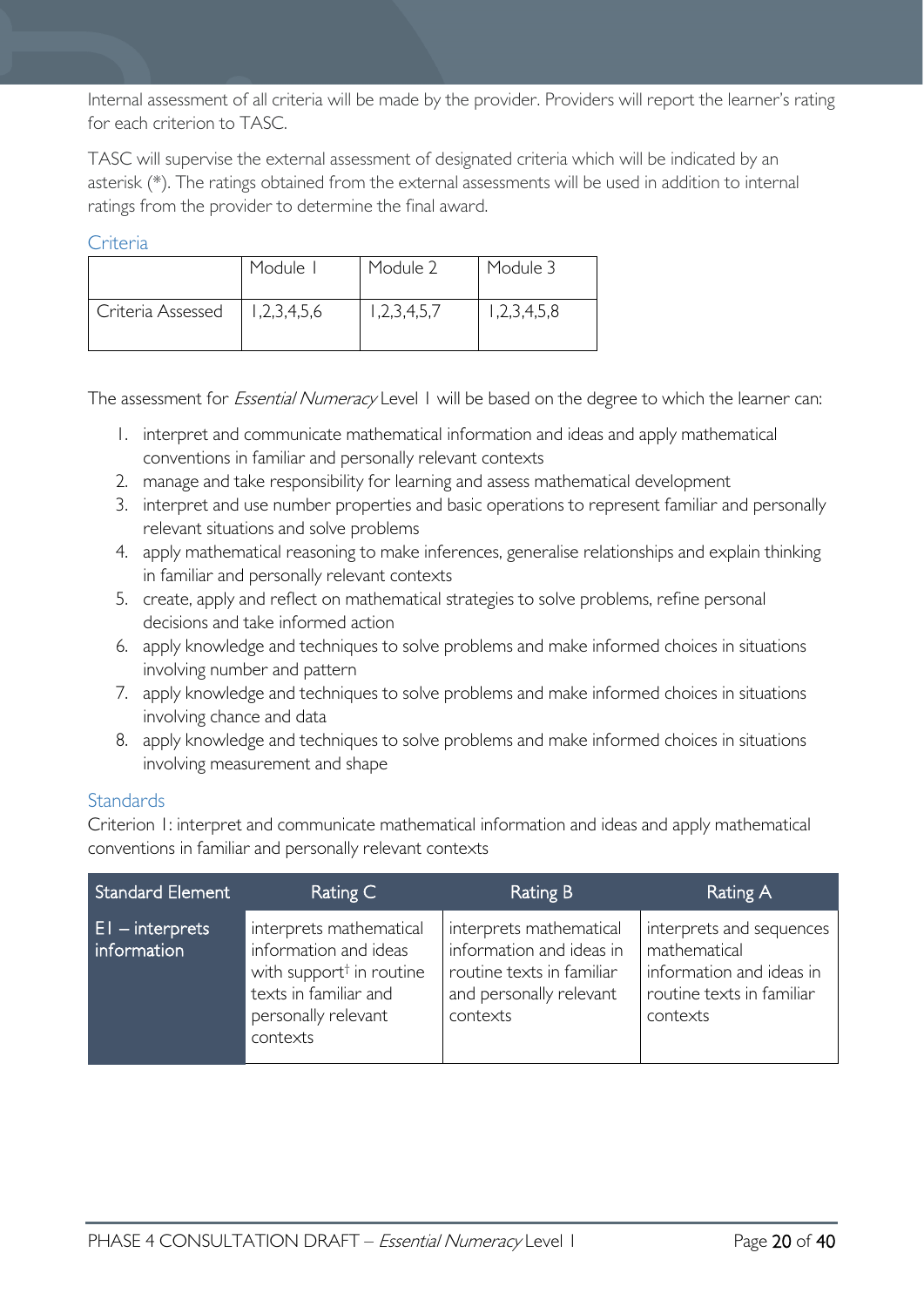| <b>Standard Element</b>                       | Rating C                                                                                                                                                         | <b>Rating B</b>                                                                                                                                                 | Rating A                                                                                                                             |
|-----------------------------------------------|------------------------------------------------------------------------------------------------------------------------------------------------------------------|-----------------------------------------------------------------------------------------------------------------------------------------------------------------|--------------------------------------------------------------------------------------------------------------------------------------|
| $E2 -$ describe<br>mathematical<br>situations | recalls and uses some<br>mathematical facts, with<br>support <sup>†</sup> to describe<br>mathematical situations<br>that are familiar and<br>personally relevant | recalls and uses some<br>mathematical facts, rules<br>and definitions to<br>describe mathematical<br>situations that are<br>familiar and personally<br>relevant | selects, recalls and uses<br>some mathematical facts.<br>rules and definitions to<br>describe familiar<br>mathematical situations    |
| $E3 - uses$<br>conventions                    | with support <sup>†</sup> uses given<br>formal and informal<br>mathematical<br>conventions                                                                       | uses a combination of<br>formal and informal<br>mathematical<br>conventions and informal<br>symbolism                                                           | uses formal mathematical<br>conventions, including<br>formal symbolic<br>expressions and rules<br>appropriately on most<br>occasions |
| E4 - expresses<br>ideas                       | recognises and uses<br>language to express ideas<br>and reacts to the ideas of<br>others                                                                         | recognises and uses<br>mathematical language to<br>express ideas and recalls<br>the ideas of others                                                             | selects, uses and refines<br>mathematical language to<br>respond to ideas of<br>others                                               |
| $E5$ – identifies<br>solutions                | presents work with the<br>final answer apparent.                                                                                                                 | presents work with the<br>final answer clearly<br>identified.                                                                                                   | presents work with the<br>final answer clearly<br>identified and articulated<br>in terms of the question<br>where necessary.         |

† support in this course refers to allowing the student to work alongside a teacher / mentor / aide. This person will differentiate the level of support required to support the student, for example: prompt the student to identify planning strategies, recall their input to a group task, identify a goal on a learning activity.

Criterion 2: manage and take responsibility for learning and assess mathematical development

| <b>Standard Element</b>   | Rating C                                                                                                           | <b>Rating B</b>                                                                                     | Rating A                                                                                                                                               |
|---------------------------|--------------------------------------------------------------------------------------------------------------------|-----------------------------------------------------------------------------------------------------|--------------------------------------------------------------------------------------------------------------------------------------------------------|
| $E1 - self$<br>awareness  | recognises some learning<br>strengths and<br>weaknesses with<br>support <sup>†</sup>                               | recognises personal traits<br>that promote and inhibit<br>learning performance<br>and understanding | identifies own learning<br>strengths and<br>weaknesses and<br>establishes processes to<br>plan, monitor and assess<br>understanding and<br>performance |
| $E2 - time$<br>management | identifies a goal with<br>support <sup>†</sup> for individual<br>learning activities, and<br>recalls when prompted | sets goals and timelines<br>and assesses progress<br>with support <sup>†</sup>                      | sets goals and timelines<br>and assesses progress                                                                                                      |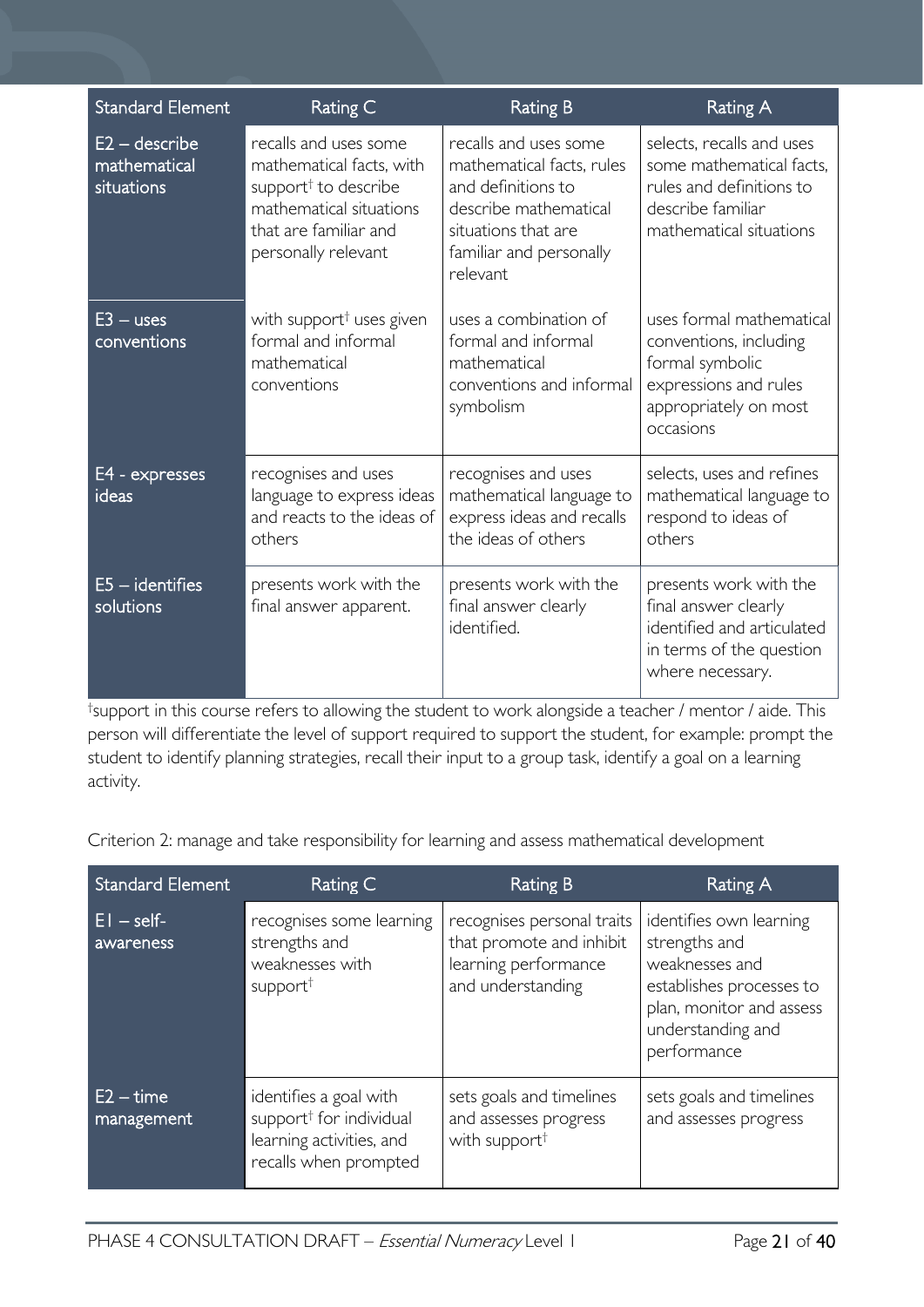| <b>Standard Element</b>             | Rating C                                                                                                       | <b>Rating B</b>                                                                                            | Rating A                                                                                                                         |
|-------------------------------------|----------------------------------------------------------------------------------------------------------------|------------------------------------------------------------------------------------------------------------|----------------------------------------------------------------------------------------------------------------------------------|
| $E3$ – planning and<br>organisation | follows given planning<br>strategies to complete<br>set tasks with support <sup>†</sup>                        | organises and plans with<br>support <sup>†</sup> in order to<br>manage resources and<br>complete set tasks | displays organisational,<br>planning and self-<br>management skills to<br>manage resources and<br>consistently complete<br>tasks |
| E4 - collaboration                  | identifies tasks to be<br>completed in individual<br>and collaborative<br>activities with support <sup>†</sup> | identifies tasks to be<br>completed in individual<br>and collaborative<br>activities                       | performs tasks as<br>directed to contribute to<br>the completion of<br>individual and<br>collaborative activities                |
| $E5 - self$<br>monitoring           | identifies own<br>contribution in<br>collaborative activities.                                                 | describes own<br>contribution in<br>collaborative activities.                                              | describes how own<br>contributions assisted in<br>the completion of<br>collaborative activities.                                 |

† support in this course refers to allowing the student to work alongside a teacher / mentor / aide. This person will differentiate the level of support required to support the student, for example: prompt the student to identify planning strategies, recall their input to a group task, identify a goal on a learning activity.

Criterion 3: interpret and use number properties and basic operations to represent familiar and personally relevant situations and solve problems

| <b>Standard Element</b>                                                     | Rating C                                                                                                             | <b>Rating B</b>                                                                                                                                                                                                   | Rating A                                                                                                                                                                              |
|-----------------------------------------------------------------------------|----------------------------------------------------------------------------------------------------------------------|-------------------------------------------------------------------------------------------------------------------------------------------------------------------------------------------------------------------|---------------------------------------------------------------------------------------------------------------------------------------------------------------------------------------|
| $EI - recognises$<br>and uses counting<br>numbers in a<br>range of contexts | recognises, names and<br>counts forward and<br>backward for any whole<br>number up to 10000                          | recognises, names and<br>counts forward and<br>backward by 10's and<br>100's for any whole<br>number up to 10000                                                                                                  | recognises, names and<br>counts forward and<br>backwards appropriately<br>in context for any<br>number <sup>t</sup>                                                                   |
| $E2 - uses$<br>properties of<br>numbers                                     | identifies odd and even<br>numbers and explains if<br>an integer is divisible by<br>two with or without<br>remainder | identifies factors of<br>whole numbers up to 50<br>using divisibility of the<br>number by 2, 3, 5 and 10<br>and can find multiples as<br>an application of<br>repeated division or by<br>representing in an array | identifies factors of<br>whole numbers up to 50<br>using divisibility of the<br>number by 2, 3, 4, 5, 7<br>and 10 and multiples<br>using mental and written<br>computation strategies |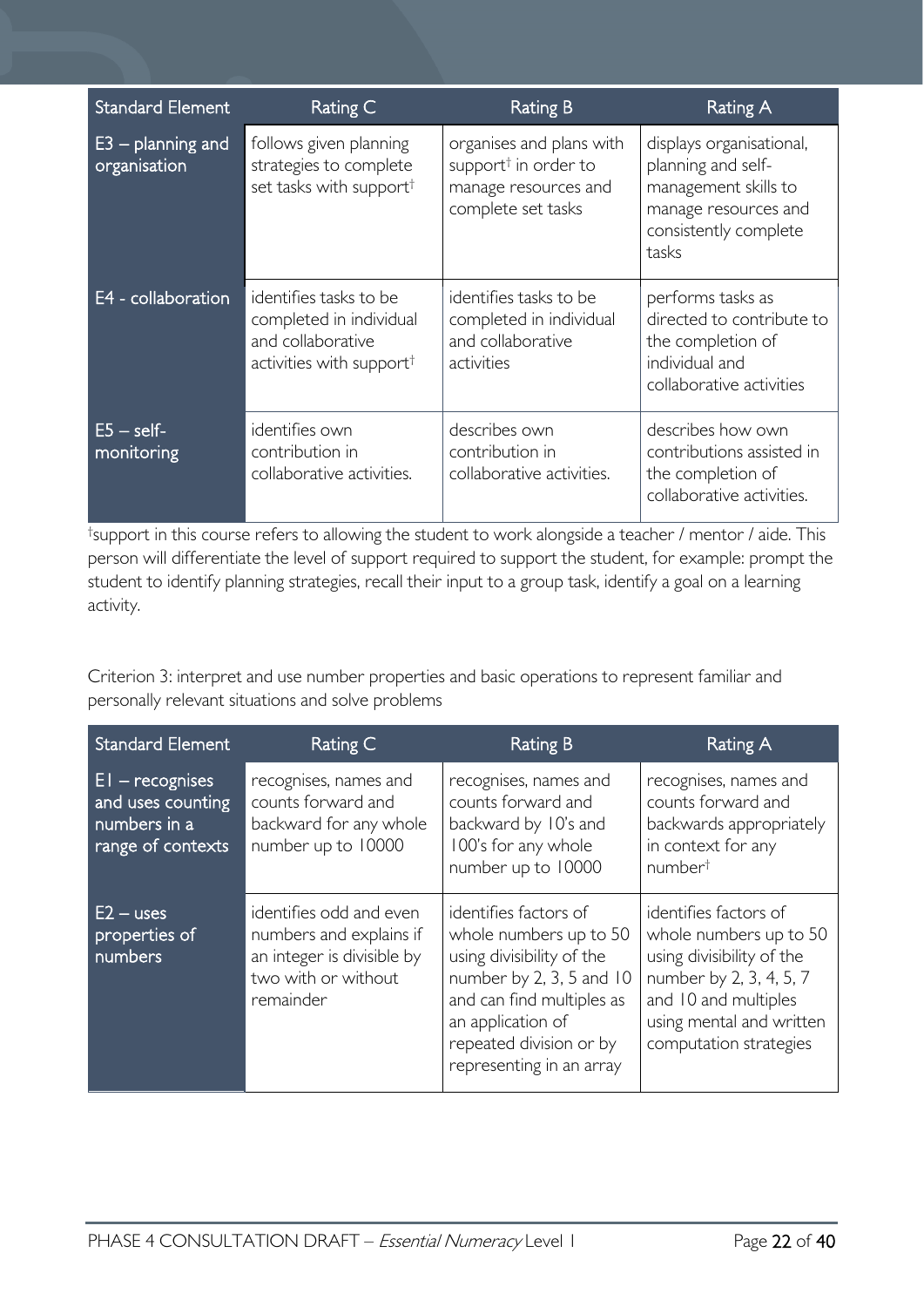| <b>Standard Element</b>            | Rating C                                                                                                                                              | <b>Rating B</b>                                                                                                                                                                                  | <b>Rating A</b>                                                                                                                       |
|------------------------------------|-------------------------------------------------------------------------------------------------------------------------------------------------------|--------------------------------------------------------------------------------------------------------------------------------------------------------------------------------------------------|---------------------------------------------------------------------------------------------------------------------------------------|
| $E3$ – uses place<br>value         | identifies and matches<br>digits to a given place<br>value between ones and<br>tens of thousands and<br>reads whole numbers up<br>to 10000 in context | reads, renames, makes,<br>compares and orders<br>whole numbers up to<br>10000 in context                                                                                                         | reads, renames, makes,<br>compares and orders<br>numbers involving<br>decimal fractions of<br>tenths and hundredths in<br>context     |
| $E4$ – applies basic<br>operations | uses basic operations to<br>solve simple number<br>problems involving<br>whole numbers in<br>number sentence and<br>worded formats.                   | applies order of<br>operations to solve two-<br>step calculations involving<br>whole numbers in<br>number sentence and<br>worded formats,<br>including where the<br>answer may be a<br>fraction. | applies order of<br>operations to solve<br>multi-step involving any<br>number in context in<br>number sentence and<br>worded formats. |

† any number in context in this course includes whole numbers, routine decimals, fractions and percentages that are familiar and personally relevant to the learner. Examples include counting time intervals of 5 minute periods on a clock face, counting in quarters, counting eggs by the dozen, counting days until an event by sevens on a calendar, counting out \$20 notes

Criterion 4: apply mathematical reasoning to make inferences, generalise relationships and explain thinking in familiar and personally relevant contexts

| <b>Standard Element</b>                                         | Rating C                                                           | Rating B                                                                                               | Rating A                                                                                                            |
|-----------------------------------------------------------------|--------------------------------------------------------------------|--------------------------------------------------------------------------------------------------------|---------------------------------------------------------------------------------------------------------------------|
| $EI$ – makes<br>inferences                                      | makes observations and<br>responds to patterns or<br>data sets     | makes inferences that<br>may be able to be tested<br>mathematically                                    | makes inferences that<br>can be tested<br>mathematically                                                            |
| $E2 -$ generalises<br>relationships                             | recognises simple<br>arithmetic relationships                      | identifies and describes<br>simple arithmetic<br>relationships that can be<br>generalised using a rule | explores and makes<br>predictions about<br>patterns and identifies<br>generalisations based on<br>known information |
| $E3 - explains$<br>thinking about<br>mathematical<br>techniques | identifies the<br>mathematical techniques<br>used in calculations. | describes how the<br>mathematical techniques<br>were used.                                             | describes and explains<br>how the mathematical<br>techniques were used.                                             |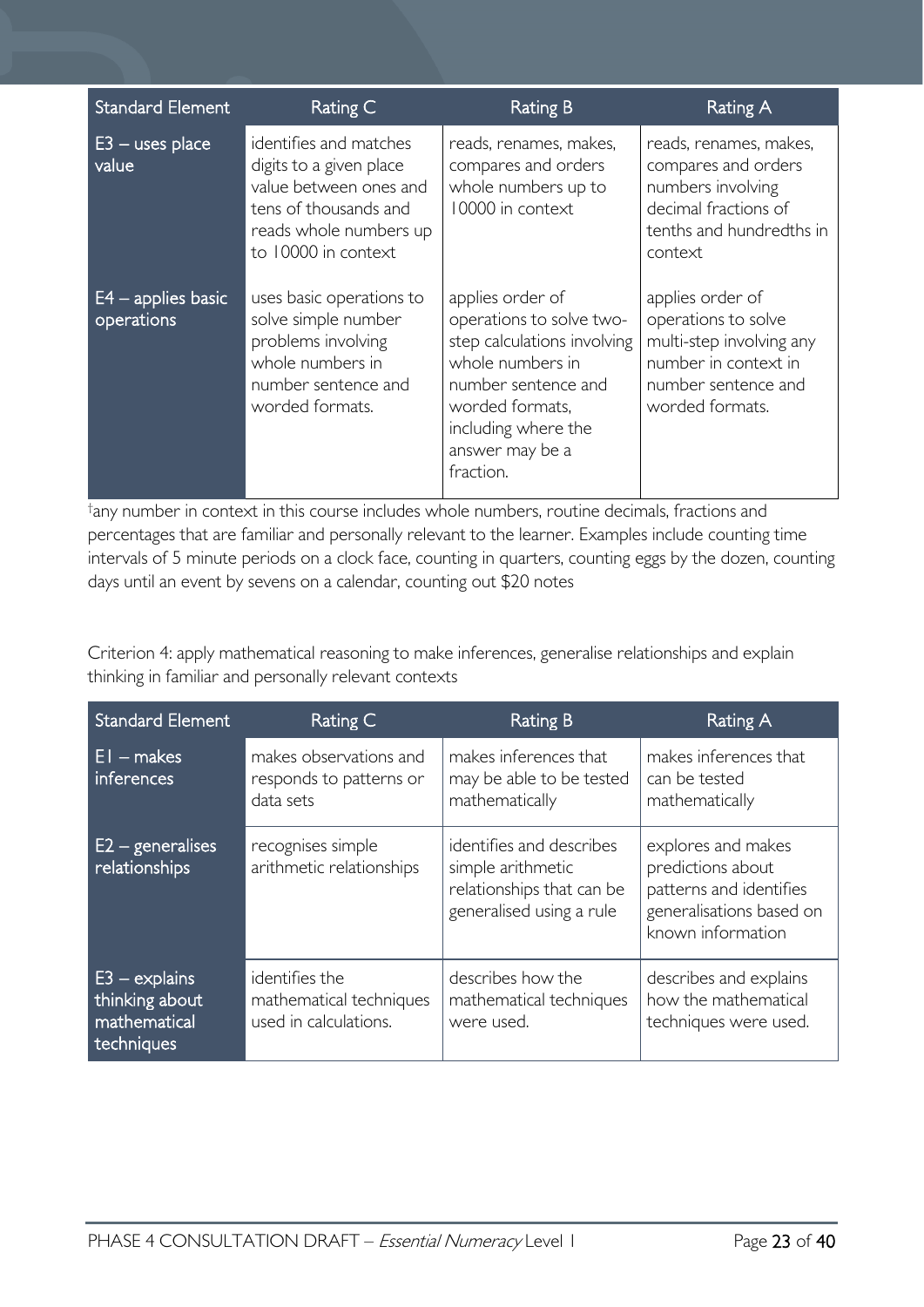Criterion 5: create, apply and reflect on mathematical strategies to solve problems, refine personal decisions and take informed action

| <b>Standard Element</b>                               | Rating C                                                                                                                       | <b>Rating B</b>                                                                                      | <b>Rating A</b>                                                                                                                                                 |
|-------------------------------------------------------|--------------------------------------------------------------------------------------------------------------------------------|------------------------------------------------------------------------------------------------------|-----------------------------------------------------------------------------------------------------------------------------------------------------------------|
| $EI - creates$<br>mathematical<br>strategies          | with support <sup>†</sup> , generates<br>ideas and approaches to<br>solve problems                                             | generates ideas and<br>approaches to solve<br>problems                                               | generates ideas and<br>refines chosen<br>approaches to solve<br>problems                                                                                        |
| $E2$ – reflects and<br><b>builds</b><br>understanding | uses reflective thinking<br>strategies to recall what<br>they know from prior<br>learning                                      | uses reflective thinking<br>strategies to recall what<br>they learned in a<br>mathematical situation | uses reflective thinking<br>strategies to describe<br>their own understanding<br>of a situation in<br>mathematical terms                                        |
| $E3 -$ checks<br>solutions                            | with support <sup>†</sup> , uses a<br>given method of solution<br>and checks solution<br>against given answer                  | uses a given method of<br>solution and checks<br>solution against given<br>answer                    | chooses and applies an<br>appropriate method of<br>solution from a limited<br>range of mathematical<br>processes and checks<br>outcomes using a given<br>method |
| E4-plans and<br>takes action                          | with support <sup>†</sup> , develops a<br>possible plan to take<br>action in a familiar and<br>personally relevant<br>context. | with support <sup>†</sup><br>implements a plan and<br>takes action in a familiar<br>context.         | plans and takes action in<br>a given context and<br>discusses results.                                                                                          |

† support in this course refers to allowing the student to work alongside a teacher / mentor / aide. This person will differentiate the level of support required to support the student, for example: prompt the student to think about a different approach to a mathematical problem, check their thinking and solutions with a peer or identify possible ways mathematics could help in understanding a familiar context.

Criterion 6: apply knowledge and techniques to solve problems and make informed choices in situations involving number and pattern

| Standard Element                                                | Rating C                                                                                        | Rating B                                                                                                                 | Rating A                                                                       |
|-----------------------------------------------------------------|-------------------------------------------------------------------------------------------------|--------------------------------------------------------------------------------------------------------------------------|--------------------------------------------------------------------------------|
| $ E $ – recognises<br>decimals,<br>percentages and<br>fractions | reads, writes and orders<br>routine percentages,<br>fractions or decimals<br>when in one format | reads, writes, orders, and   converts between<br>identifies equivalent<br>routine percentages,<br>fractions and decimals | different representations<br>of routine fractions,<br>decimals and percentages |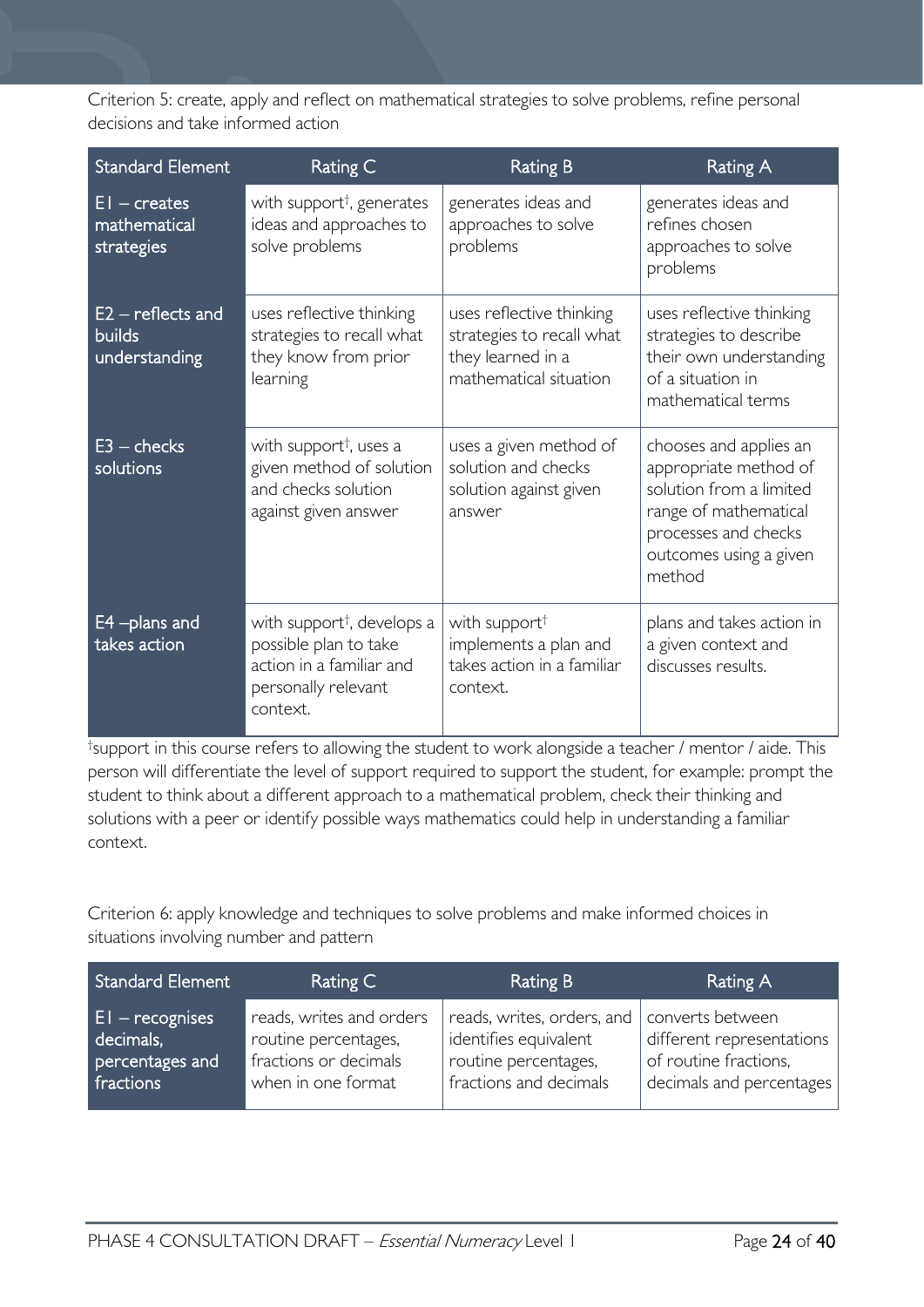| <b>Standard Element</b>                                                                  | Rating C                                                                                                                                          | <b>Rating B</b>                                                                                                                                                            | <b>Rating A</b>                                                                                                                                                                                                                     |
|------------------------------------------------------------------------------------------|---------------------------------------------------------------------------------------------------------------------------------------------------|----------------------------------------------------------------------------------------------------------------------------------------------------------------------------|-------------------------------------------------------------------------------------------------------------------------------------------------------------------------------------------------------------------------------------|
| $E2 - applies$<br>knowledge of<br>decimals and<br>percentages to<br>financial situations | reads, writes and adds<br>together money amounts<br>in numerals and words,<br>and identifies amounts in<br>Australian currency                    | interprets and calculates<br>percentage decreases on<br>quantities and relates to<br>familiar and personally<br>relevant financial<br>situations                           | calculates the purchase<br>cost on multiple items<br>where discounts are<br>applied and recognises<br>how much change they<br>should receive in familiar<br>situations                                                              |
| $E3$ – applies<br>techniques to<br>solve problems<br>involving fractions                 | identifies routine<br>fractions by name and in<br>numeric form, and<br>compares fractions using<br>concrete materials and<br>comparative language | represents fractions by<br>name, in numeric form<br>and using concrete<br>materials, and performs<br>addition and subtraction<br>of fractions with the<br>same denominator | represents equivalent<br>fractional parts in<br>different ways, performs<br>addition and subtraction<br>of fractions with mixed<br>denominators, and<br>multiplies and divides<br>quantities by different<br>sized fractional parts |
| E4 - identifies,<br>continues and<br>creates patterns                                    | recognises, copies and<br>continues shape and<br>whole number patterns                                                                            | describes shape and<br>whole number patterns<br>informally and create<br>patterns of their own                                                                             | explains patterns using a<br>generalised rule and<br>creates patterns of their<br>own following a<br>generalised rule                                                                                                               |
| $E5 -$ recognises<br>decimals,<br>percentages and<br>fractions                           | reads, writes and orders<br>routine fractions.<br>decimals and percentages<br>in one format.                                                      | reads, writes and<br>matches equivalent<br>routine fractions,<br>decimals and<br>percentages.                                                                              | converts between<br>different representations<br>of routine fractions,<br>decimals and<br>percentages.                                                                                                                              |

Criterion 7: apply knowledge and techniques to solve problems and make informed choices in situations involving chance and data

| <b>Standard Element</b> | Rating C                                                                                                                       | <b>Rating B</b>                                                                                                                                                                  | Rating A                                                                                                                            |
|-------------------------|--------------------------------------------------------------------------------------------------------------------------------|----------------------------------------------------------------------------------------------------------------------------------------------------------------------------------|-------------------------------------------------------------------------------------------------------------------------------------|
| $EI -$ gathers data     | identifies the purpose of<br>collecting a set of data<br>and identifies a range of<br>ways that basic data can<br>be collected | identifies different ways<br>data could be collected<br>and applies a familiar<br>data collection process<br>to collect basic data to<br>answer a simple statistical<br>question | designs and applies an<br>appropriate data<br>collection tool and<br>process to collect data to<br>answer a statistical<br>question |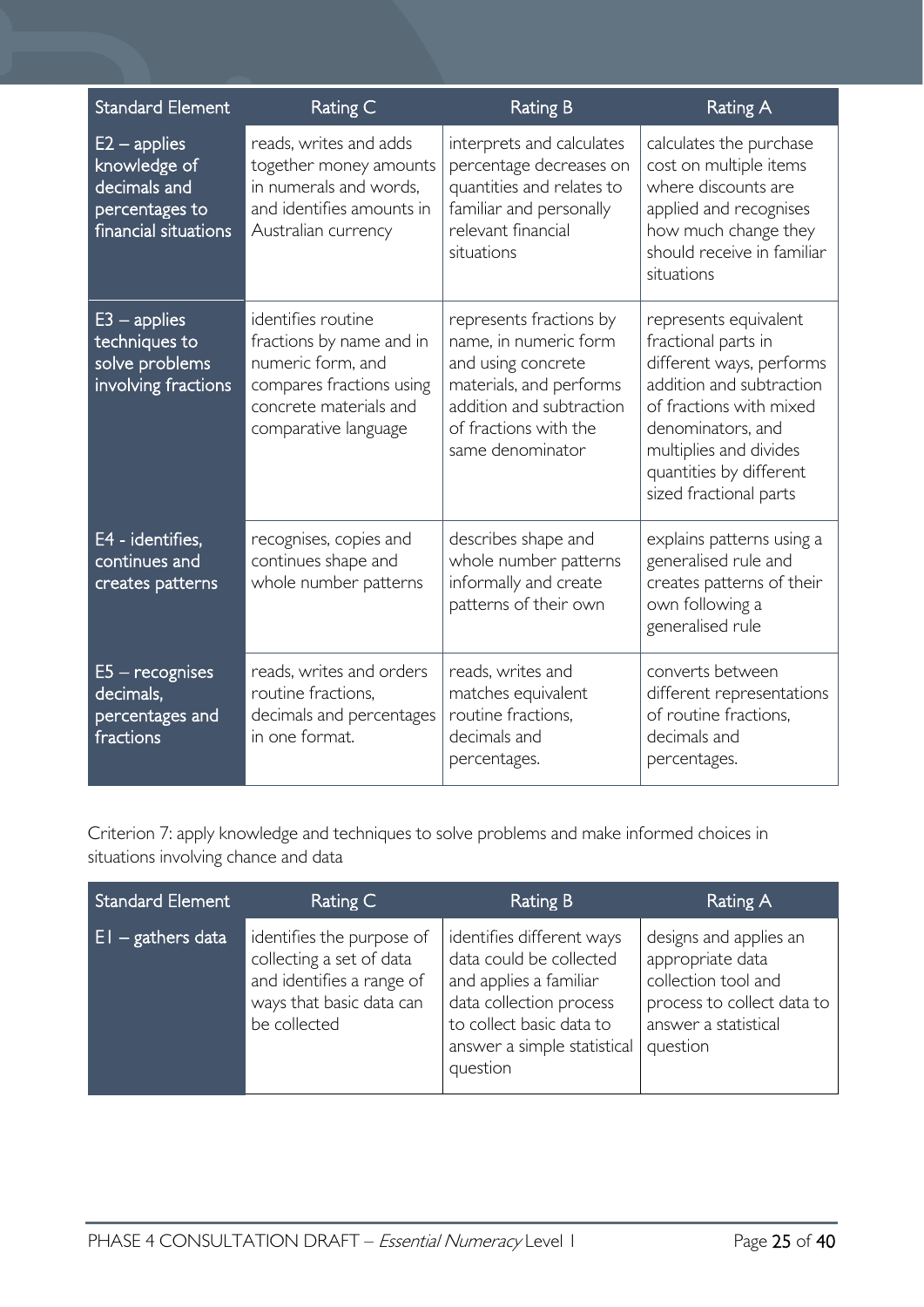| <b>Standard Element</b>                       | Rating C                                                                                                                               | <b>Rating B</b>                                                                                                                                                                                        | <b>Rating A</b>                                                                                                                                                                                                              |
|-----------------------------------------------|----------------------------------------------------------------------------------------------------------------------------------------|--------------------------------------------------------------------------------------------------------------------------------------------------------------------------------------------------------|------------------------------------------------------------------------------------------------------------------------------------------------------------------------------------------------------------------------------|
| $E2$ – organises<br>data                      | records and totals<br>collected data using a<br>variety of means<br>including tally marks,<br>symbols and concrete<br>materials        | orders and sorts<br>collected numerical or<br>categorical information<br>and represents using<br>pre-constructed data<br>tables                                                                        | organises collected<br>numerical or categorical<br>information and<br>constructs tables, graphs<br>and charts using given<br>scales and axes                                                                                 |
| $E3$ – models and<br>interprets<br>situations | displays information<br>from familiar and<br>personally relevant<br>situations in tables and<br>simple graphs                          | identifies and interprets<br>information in tables and<br>simple graphs that model<br>familiar and personally<br>relevant situations                                                                   | interprets information in<br>and draws simple<br>conclusions from graphs<br>that model familiar<br>situations                                                                                                                |
| E4 - describes<br>chance                      | identify elements of<br>chance in familiar and<br>personally relevant<br>contexts and describe<br>likelihood using simple<br>language. | recognise likelihood and<br>randomness in events<br>where chance is equally<br>likely or non-equally<br>likely and describe and<br>order likelihood using<br>simple language and<br>routine fractions. | compares the likelihood<br>and describes<br>randomness of everyday<br>chance events using<br>qualitative terms<br>including certain, likely,<br>impossible and relates<br>these to routine<br>fractions, and<br>percentages. |

Criterion 8: apply knowledge and techniques to solve problems and make informed choices in situations involving measurement and shape

| <b>Standard Element</b>                            | Rating C                                                                                                                                                         | Rating B                                                                                                                                                                                                        | Rating A                                                                                                                                                                                                                         |
|----------------------------------------------------|------------------------------------------------------------------------------------------------------------------------------------------------------------------|-----------------------------------------------------------------------------------------------------------------------------------------------------------------------------------------------------------------|----------------------------------------------------------------------------------------------------------------------------------------------------------------------------------------------------------------------------------|
| $EI - estimate$ and<br>measures                    | uses simple scaled<br>instruments to measure<br>lengths, masses, capacity,<br>time and temperature<br>and uses comparative<br>language to describe<br>quantities | uses simple scaled<br>instruments to measure<br>and compare lengths,<br>masses, capacity, time<br>and temperature and<br>estimates unknown<br>measurements in familiar<br>and personally relevant<br>situations | uses scaled instruments<br>appropriately to measure<br>and compare lengths,<br>masses, capacity, time<br>and temperature and<br>estimates and calculates<br>perimeter of linear two-<br>dimensional shapes using<br>metric units |
| $E2 -$ recognises<br>and converts<br>between units | identifies metric units,<br>standard units of time<br>and temperature, and<br>their abbreviations                                                                | uses and converts<br>between metric units,<br>standard units of time<br>and temperature, and<br>their abbreviations                                                                                             | uses and converts<br>between metric units,<br>standard units of time<br>and temperature, and<br>their abbreviations, and<br>recognises alternative<br>units                                                                      |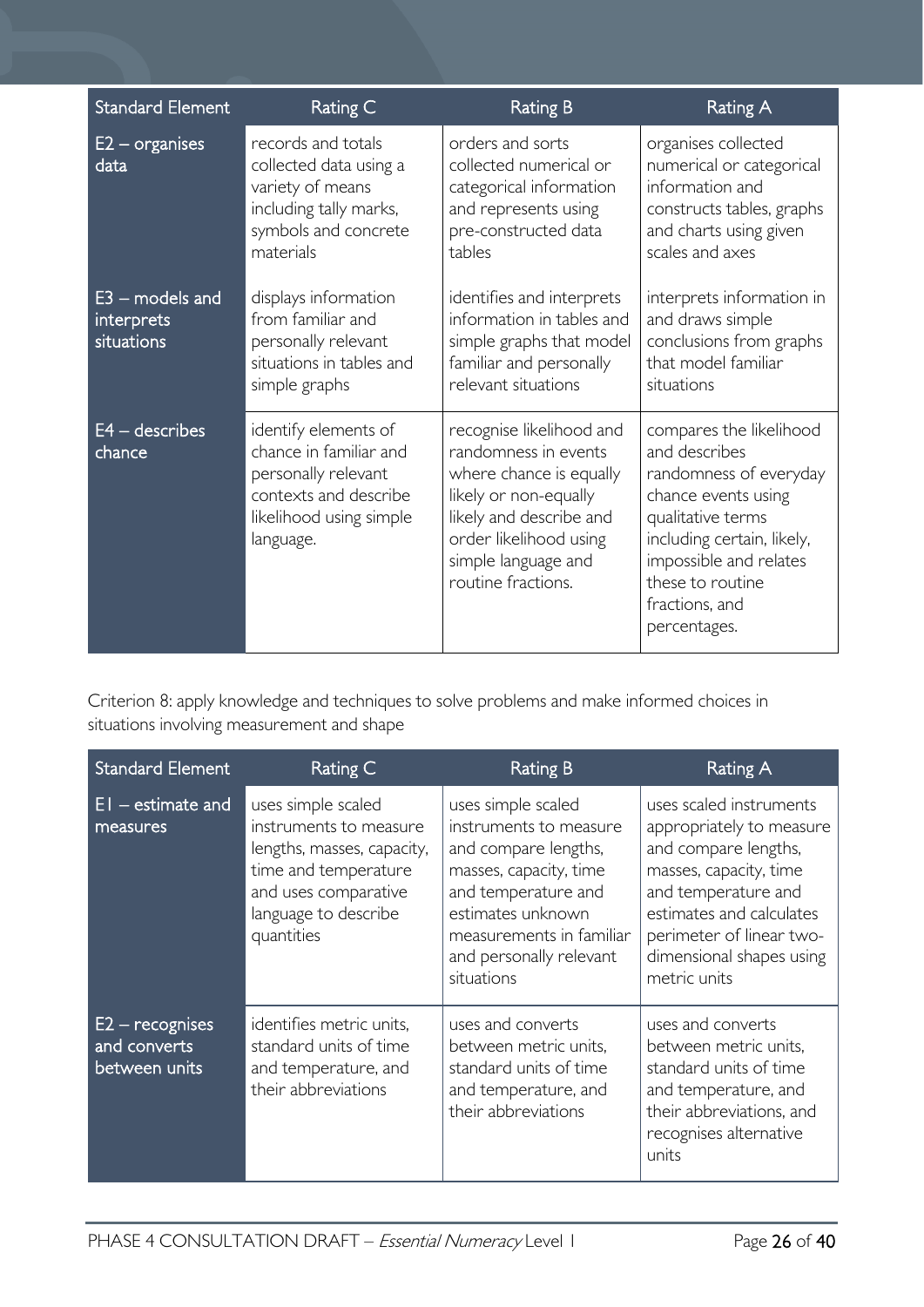| <b>Standard Element</b>                                                                   | Rating C                                                                                                                                                       | <b>Rating B</b>                                                                                                                                                                                        | <b>Rating A</b>                                                                                                                                                                                               |
|-------------------------------------------------------------------------------------------|----------------------------------------------------------------------------------------------------------------------------------------------------------------|--------------------------------------------------------------------------------------------------------------------------------------------------------------------------------------------------------|---------------------------------------------------------------------------------------------------------------------------------------------------------------------------------------------------------------|
| $E3 - uses$<br>properties of<br>shape, maps and<br>plans                                  | identifies the attributes<br>of basic shapes and key<br>features of simple maps<br>and plans                                                                   | describes and compares<br>the attributes of basic<br>shapes, recognises and<br>continues tessellations<br>and uses simple maps<br>and plans to locate<br>position or gather<br>information             | makes representations of<br>three-dimensional<br>objects, creates<br>tessellations and<br>interpret or construct<br>maps and plans to<br>describe location and<br>position and orientation                    |
| $E4 - solves$<br>problems involving<br>time and<br>temperature                            | tells digital time and<br>identifies analogue time<br>to the hour, and identify,<br>sequence and relate<br>events and activities to<br>time and/or temperature | tells digital time and<br>identifies analogue time<br>to the half hour,<br>recognises passages of<br>time or changes in<br>temperature and<br>compare duration of<br>events using appropriate<br>units | tells digital time and<br>identifies analogue time<br>to the quarter hour,<br>calculates elapsed time<br>and applies knowledge of<br>temperature to make<br>judgements or decisions<br>and solve calculations |
| $E5 -$ solves<br>problems involving<br>length, perimeter,<br>mass, capacity and<br>volume | calculates solutions using<br>given numerical<br>information.                                                                                                  | calculates solutions that<br>require identifying<br>mathematical<br>information from<br>diagrams or worded<br>problems.                                                                                | calculates solutions that<br>require the<br>measurement of<br>attributes and identifying<br>mathematical<br>information from<br>diagrams or worded<br>problems.                                               |

## <span id="page-26-0"></span>Quality Assurance

• This will be determined by TASC at time of accreditation.

## <span id="page-26-1"></span>Qualifications and Award Requirements

#### <span id="page-26-2"></span>Level 1

The final award will be determined by the Office of Tasmanian Assessment, Standards and Certification from 8 ratings.

The minimum requirements for an award are as follows:

EXCEPTIONAL ACHIEVEMENT (EA) 6 'A' ratings, 2 'B' rating

HIGH ACHIEVEMENT (HA) 3 'A' ratings, 4 'B' ratings, 1 'C' rating

COMMENDABLE ACHIEVEMENT (CA) 4 'B' ratings, 3 'C' ratings

```
SATISFACTORY ACHIEVEMENT (SA)
6 'C' ratings
```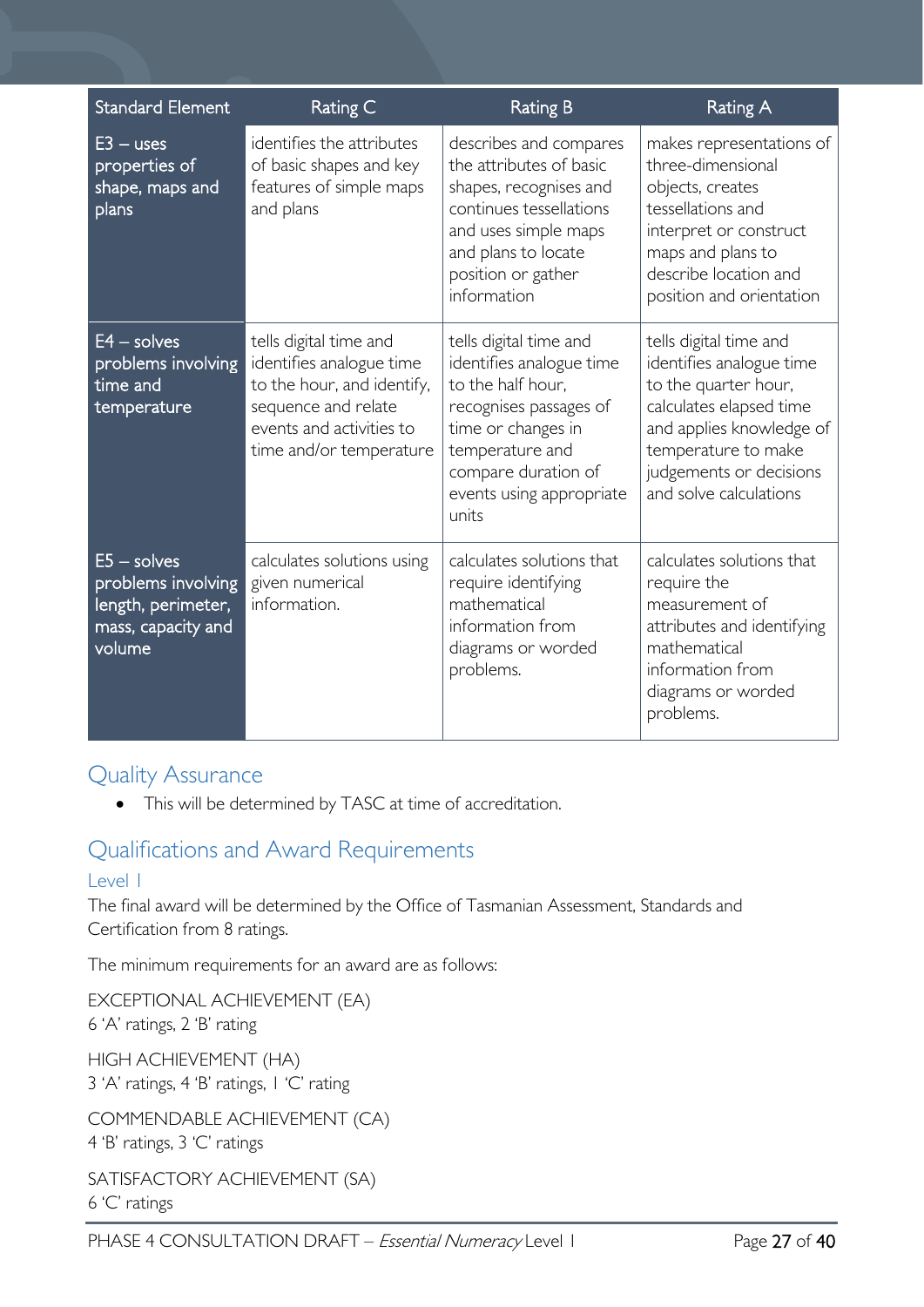#### PRELIMINARY ACHIEVEMENT (PA) 4 'C' ratings

A learner who otherwise achieves the rating for a CA (Commendable Achievement) or SA (Satisfactory Achievement) award but who fails to show any evidence of achievement in one or more criteria ('z' notation) will be issued with a PA (Preliminary Achievement) award.

## <span id="page-27-0"></span>Course Evaluation

• This will be confirmed by time of accreditation.

## <span id="page-27-1"></span>Course Developer

This course has been developed by the Department of Education's Years 9 to 12 Learning Unit in collaboration with Catholic Education Tasmania and Independent Schools Tasmania.

## <span id="page-27-2"></span>Accreditation and Version History

• Details to be determined by TASC at time of accreditation.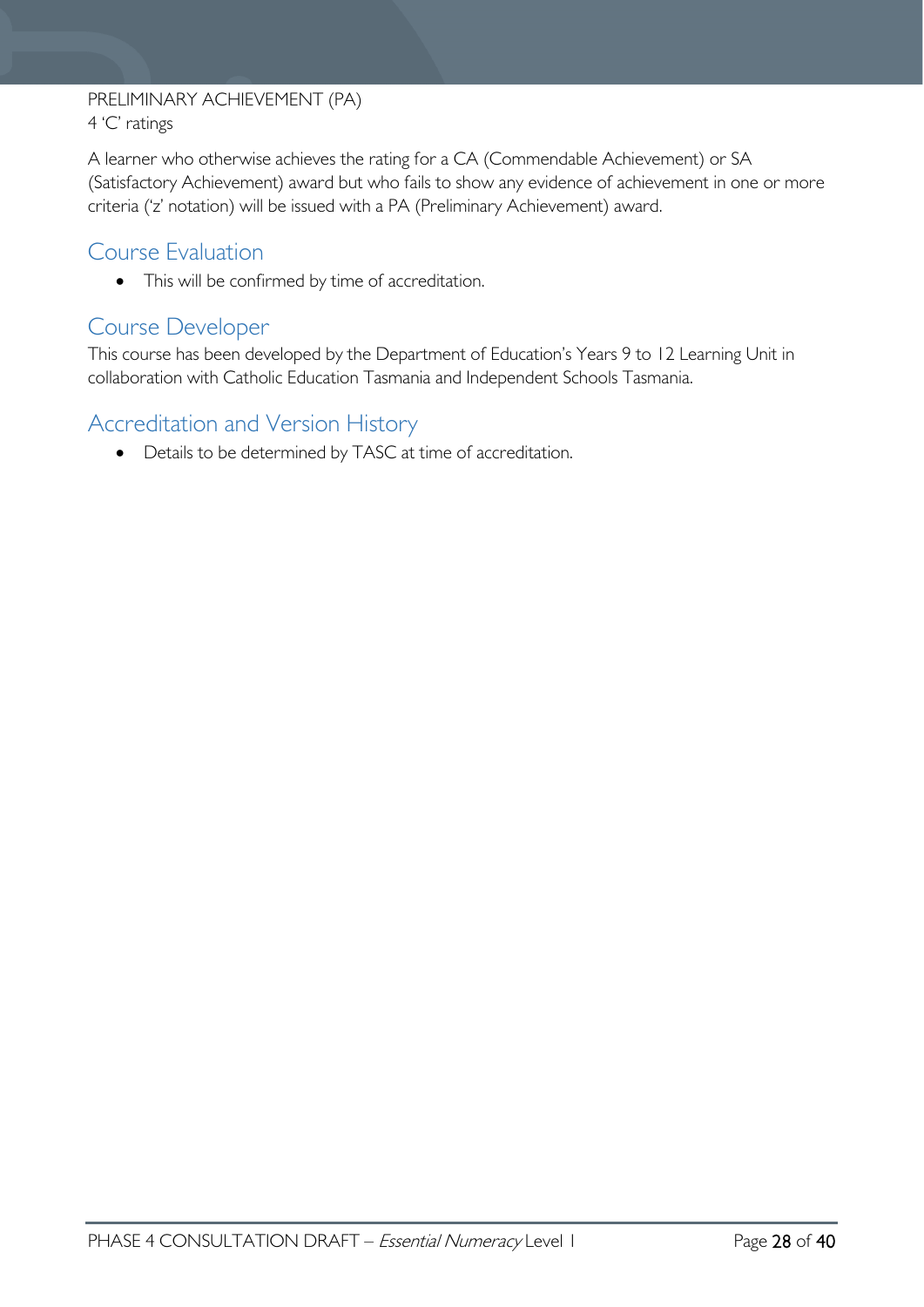## Appendix 1 - Line of Sight

| Learning Outcomes |                |                          |          |           |  |
|-------------------|----------------|--------------------------|----------|-----------|--|
|                   | <b>Content</b> |                          |          |           |  |
|                   |                | <b>Work Requirements</b> |          |           |  |
|                   |                |                          | Criteria |           |  |
|                   |                |                          |          | Standards |  |
|                   |                |                          |          |           |  |

<span id="page-28-0"></span>

| Learning Outcomes                                                                                                                                         | Course Content | Work<br>Requirements | Criteria       | Standards            | General<br>Capabilities (GC) |
|-----------------------------------------------------------------------------------------------------------------------------------------------------------|----------------|----------------------|----------------|----------------------|------------------------------|
| communicate thinking, strategies and solutions using appropriate<br>mathematical or statistical language                                                  | Module 1, 2, 3 | Module 1, 2, 3       | $\subset$      | $E$ 1, 2, 3, 4,<br>5 | GC:<br>$\frac{1}{2}$ G:<br>冒 |
| plan, organise and manage learning to complete basic tasks and<br>assess progress                                                                         | Module 1, 2, 3 | Module 1, 2, 3       | C <sub>2</sub> | $E$ 1, 2, 3, 4,      | GC:<br>$\mathbb{C} \cong$    |
| understand and use number properties and basic operations to<br>3.<br>represent familiar and personally relevant situations and solve<br>problems         | Module 1, 2, 3 | Module 1, 2, 3       | C <sub>3</sub> | E1, 2, 3, 4          | GC:<br>$\frac{1}{24}$ G      |
| apply mathematical reasoning to make predictions, represent<br>4.<br>relationships and explain thinking in familiar and personally<br>relevant situations | Module 1, 2, 3 | Module 1, 2, 3       | C <sub>4</sub> | E1, 2, 3             | GC:<br>물                     |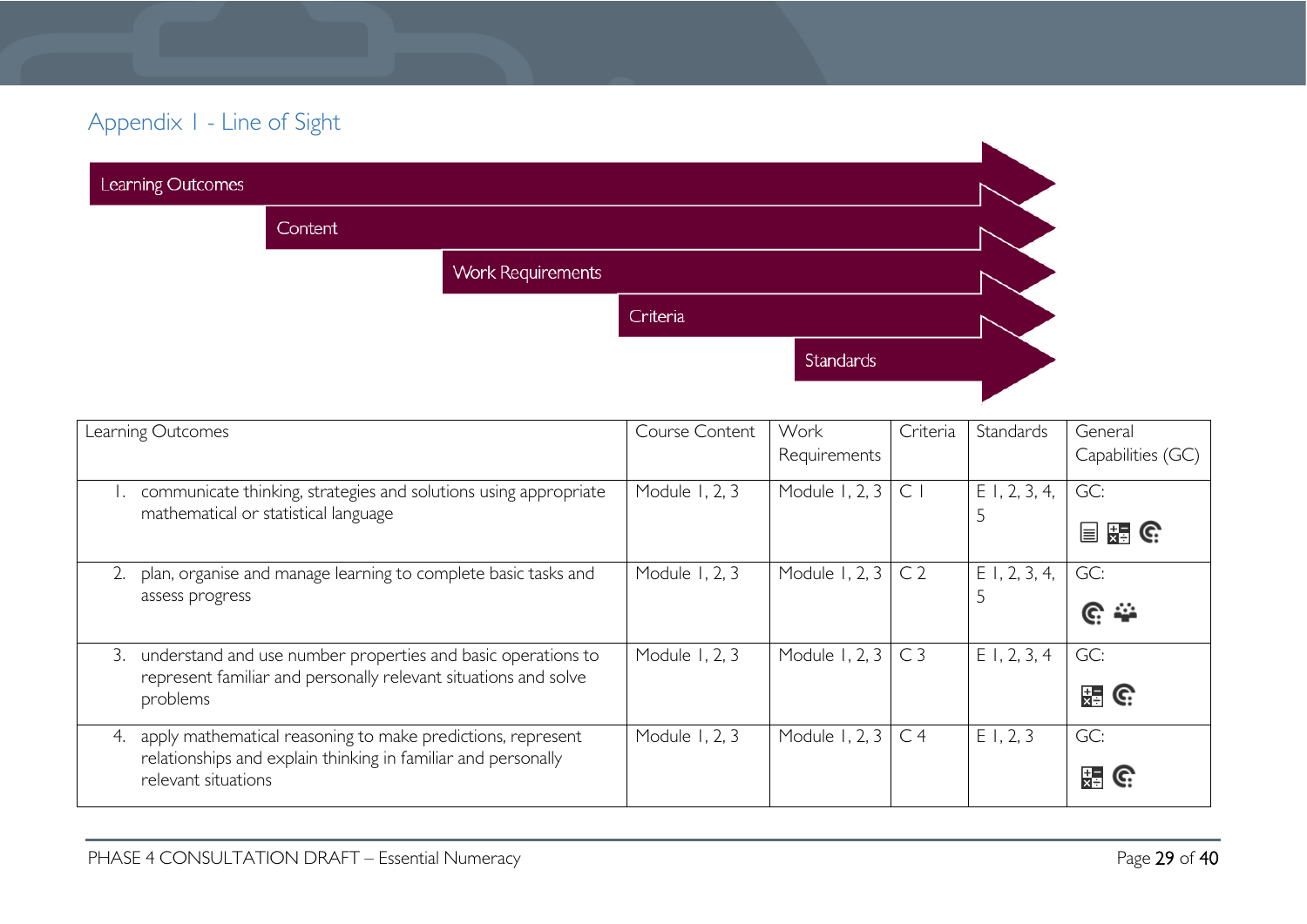| Learning Outcomes                                                                                                                                          | Course Content | Work<br>Requirements | Criteria       | Standards       | General<br>Capabilities (GC) |
|------------------------------------------------------------------------------------------------------------------------------------------------------------|----------------|----------------------|----------------|-----------------|------------------------------|
| act as creative, critical and reflective thinkers to outline ideas and<br>.5.<br>take informed action in familiar and personally relevant situations       | Module 1, 2, 3 | Module 1, 2, 3       | C <sub>5</sub> | $E$ 1, 2, 3, 4  | GC:<br>陽                     |
| identify and use routine fractions, decimals, percentages, money<br>6.<br>amounts and interpret patterns in familiar and personally relevant<br>situations | Module I       | Module I             | C <sub>6</sub> | $E$ 1, 2, 3, 4, | GC:<br>뜛<br>C.               |
| gather, organise and interpret basic data, and describe likelihood<br>7.<br>of chance events in familiar and personally relevant situations                | Module 2       | Module 2             | C <sub>7</sub> | $E$ 1, 2, 3, 4  | GC:<br>뜖<br>C.               |
| recognise, measure and estimate quantities and interpret basic<br>8.<br>shapes, maps and plans in familiar and personally relevant<br>situations           | Module 3       | Module 3             | C8             | $E$ 1, 2, 3, 4, | GC:<br>뜷                     |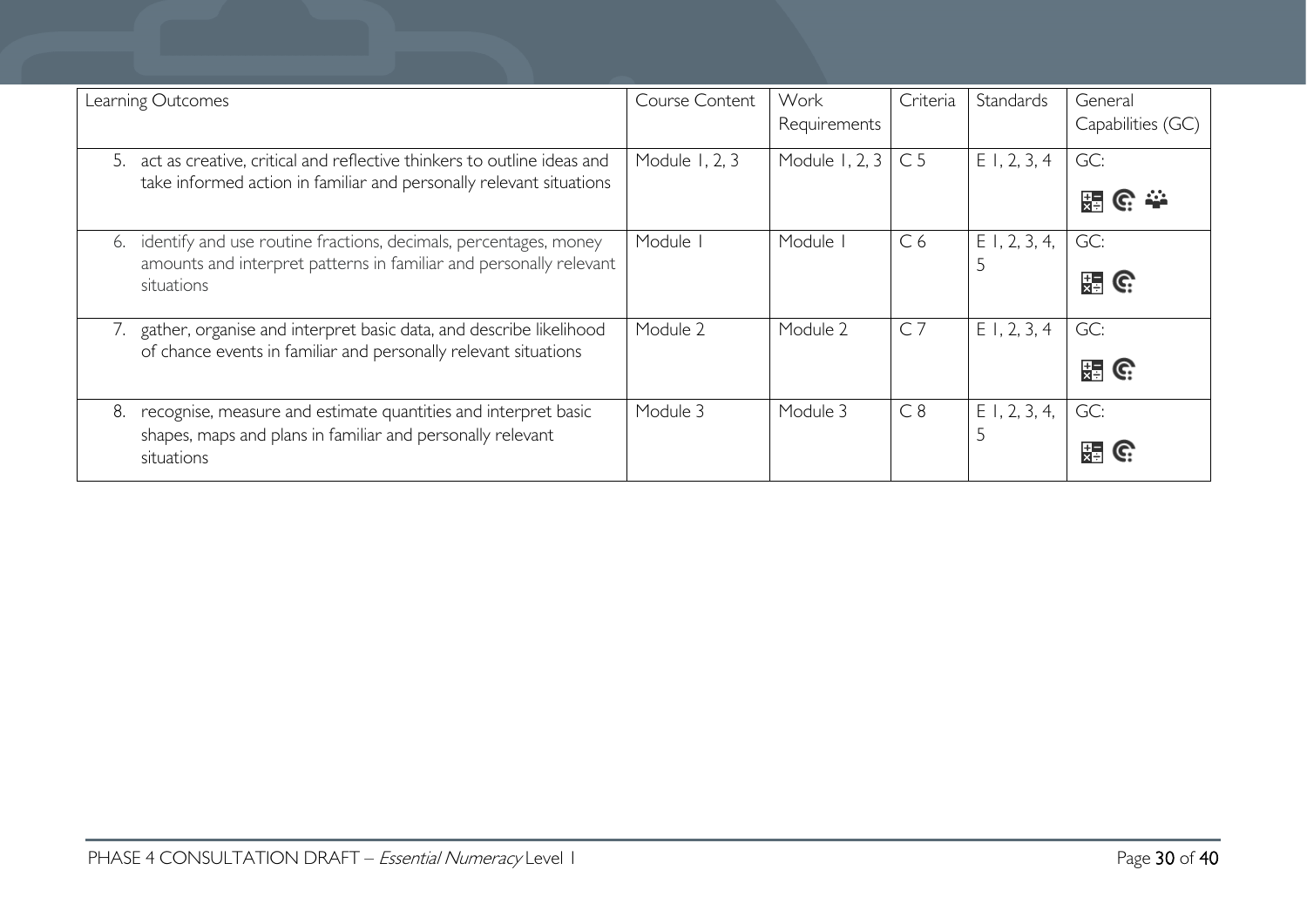## <span id="page-30-0"></span>Appendix 2 - Alignment to Curriculum Frameworks

Essential Numeracy Level 1 aligns with course content and illustrations of performance contained in:

- Numeracy Level 1 and 2 of the Australian Core Skills Framework (ACSF)
- Australian Curriculum Mathematics

## <span id="page-30-1"></span>Appendix 3 - Work Requirements

### <span id="page-30-2"></span>Module 1 Work Requirements Specifications

#### Focus Area: Personal Futures

Title of Work Requirement: Pattern and algebraic reasoning

Mode /Format: Folio of short responses (written question and answer / oral interview and mathematical calculations or manipulation of materials).

Description: Learners will complete a series of short responses where they will employ a range of mathematical techniques and procedures, problem solving strategies and mathematical reasoning to make informed choices relating to familiar and personally relevant contexts involving numbers and patterns.

Evidence of mathematical thinking and calculations can be captured through observation and/or recording of use of manipulatives and learner responses and discussion can be captured through written, oral or AAC methods as appropriate for the learner. Additionally, where possible, learners should be provided with opportunities to collaborate in pairs, or small groups and enabled to engage in mathematical discussion to share ideas, solutions and thinking.

Size: Between 6 and 10 responses equivalent to 2-3 written sentences each and associated mathematical calculations.

**Timing:** Ongoing throughout module. External agencies: At teacher discretion. Relevant criteria:

- Criterion 1: E1, E2, E3, E5 and where relevant E4
- Criterion 2: E1, E2, E3, E4 and E5 as appropriate
- Criterion 3: E1, E2 and where relevant E3 and E4
- Criterion 4: all elements
- Criterion 5: E1, E2, E3 and where relevant E4
- Criterion 6: all elements

#### <span id="page-30-3"></span>Module 2 Work Requirements Specifications

#### Focus Area: Personal Futures

Title of Work Requirement: Using data to answer a question

Mode /Format: Project – Multimodal presentation

Description: Learners will complete a data collection and representation project where they will employ a range of mathematical techniques and procedures, problem solving strategies and mathematical reasoning to make informed choices relating to a familiar and personally relevant context.

Evidence of data collection, organisation and representation can be captured through observation and/or recording of use of manipulatives and learner responses and discussion can be captured through written, oral or AAC methods as appropriate for the learner. Additionally, where possible,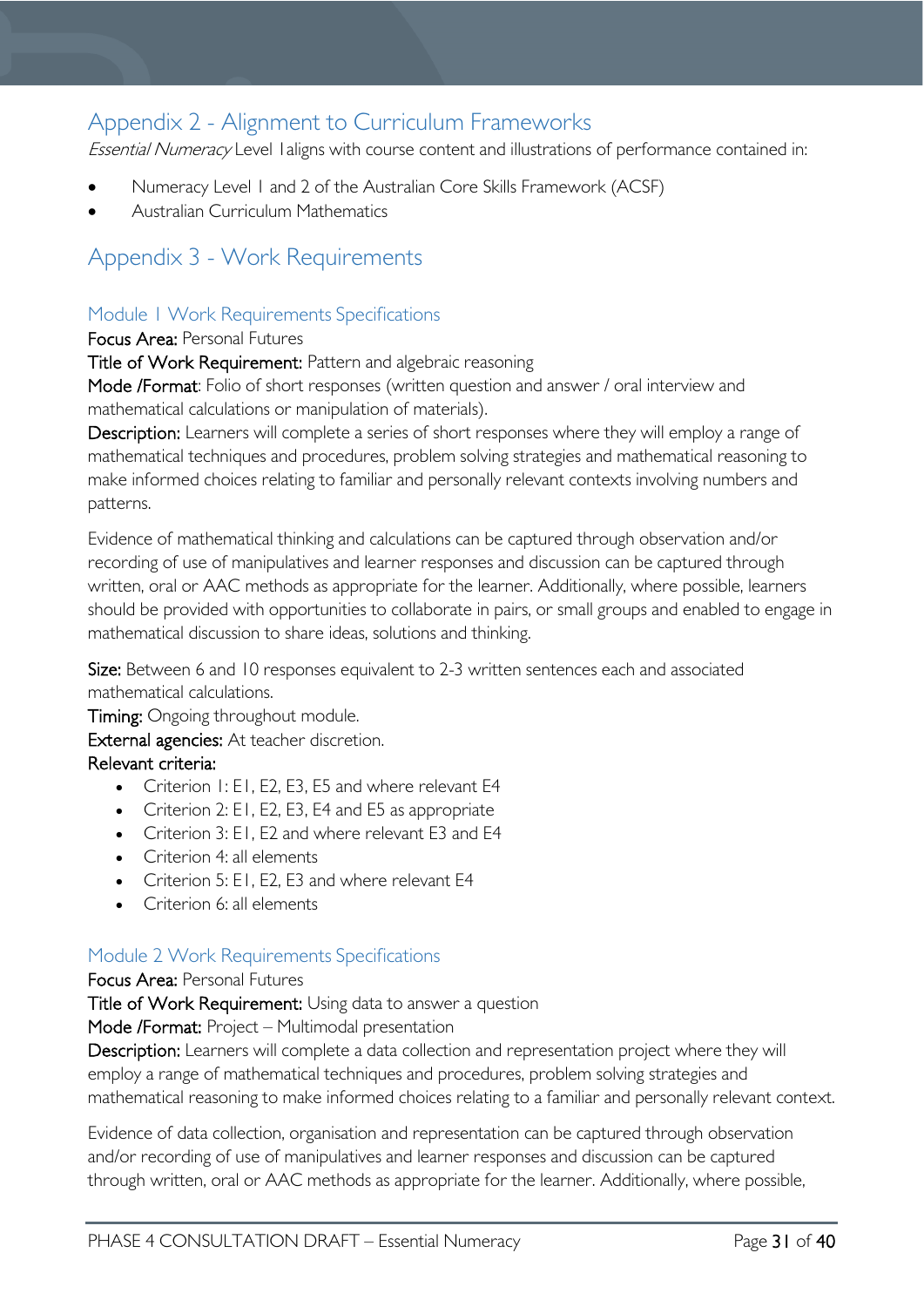learners should be provided with opportunities to collaborate in pairs, or small groups and enabled to engage in mathematical discussion to discuss their findings.

Size: Multimodal presentation must include the representation of data in tables and charts and discussion of findings and an answer to the statistical question in any format appropriate to the learner. Timing: Ongoing throughout module.

External agencies: At teacher discretion.

#### Relevant criteria:

- Criterion 1: E1, E2, E3, E5 and where relevant E4
- Criterion 2: E1, E2, E3, E4 and E5 as appropriate
- Criterion 3: E1, E2 and where relevant E3 and E4
- Criterion 4: all elements
- Criterion 5: E1, E2, E3 and where relevant E4
- Criterion 7: all elements

### <span id="page-31-0"></span>Module 3 Work Requirements Specifications

#### Focus Area: Personal Futures

Title of Work Requirement: Everyday measurement and shape

Mode /Format: Folio of short responses (written question and answer / oral interview and mathematical calculations or manipulation of materials).

Description: Learners will complete a series of short responses where they will employ a range of mathematical techniques and procedures, problem solving strategies and mathematical reasoning to make informed choices relating to familiar and personally relevant contexts involving measurement and shapes.

Evidence of mathematical thinking and calculations can be captured through observation and/or recording of use of manipulatives and learner responses and discussion can be captured through written, oral or AAC methods as appropriate for the learner. Additionally, where possible, learners should be provided with opportunities to collaborate in pairs, or small groups and enabled to engage in mathematical discussion to share ideas, solutions and thinking.

Size: Between 6 and 10 responses equivalent to 2-3 written sentences each and associated mathematical calculations.

Timing: Ongoing throughout module.

External agencies: At teacher discretion.

#### Relevant criteria:

- Criterion 1: E1, E2, E3, E5 and where relevant E4
- Criterion 2: E1, E2, E3, E4 and E5 as appropriate
- Criterion 3: E1, E2 and where relevant E3 and E4
- Criterion 4: all elements
- Criterion 5: E1, E2, E3 and where relevant E4
- Criterion 8: all elements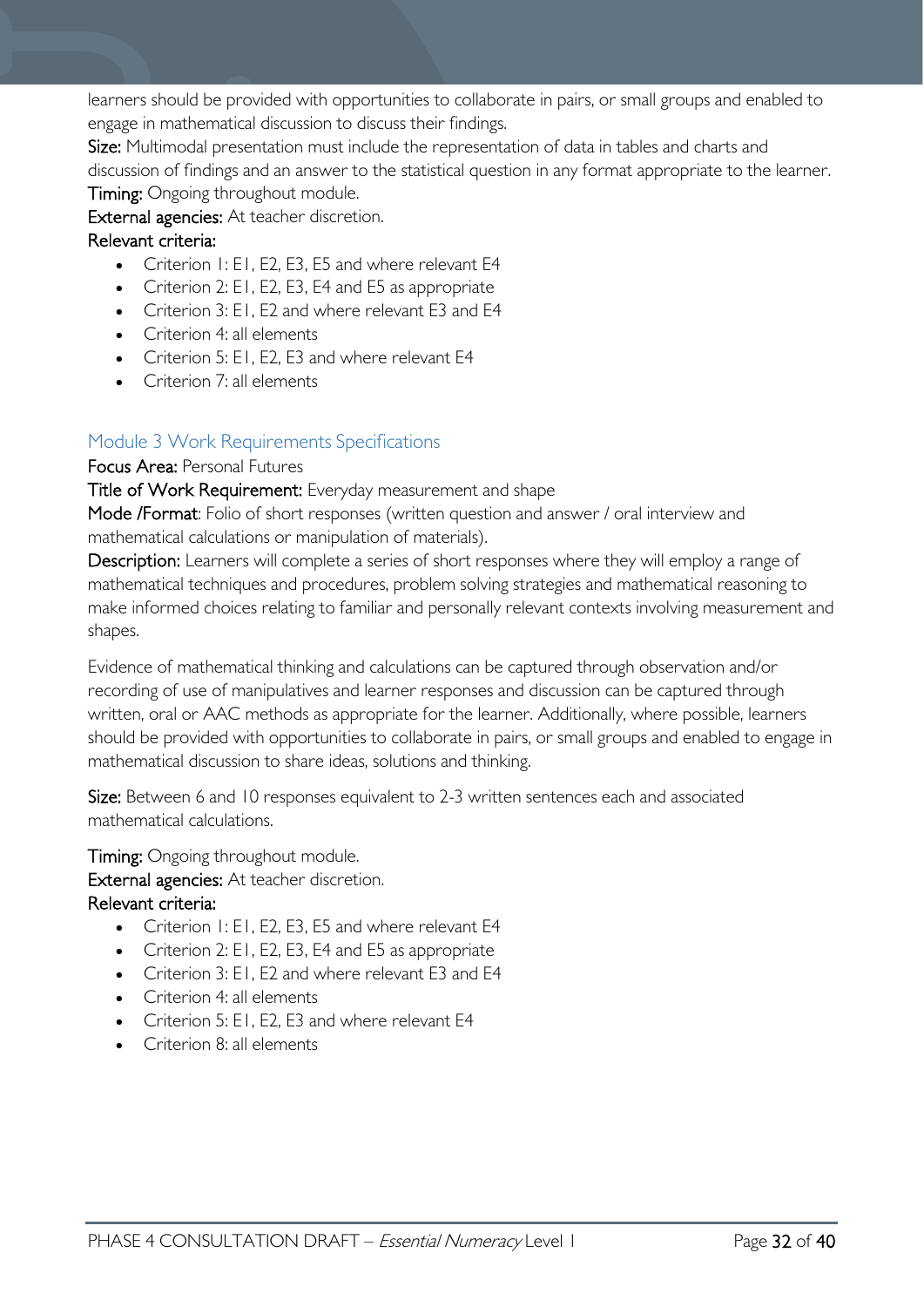## <span id="page-32-0"></span>Appendix 4 – General Capabilities and Cross-Curriculum Priorities

Learning across the curriculum content, including the cross-curriculum priorities and general capabilities, assists students to achieve the broad learning outcomes defined in the Alice Springs (Mparntwe) Education Declaration (December 2019).

#### General Capabilities:

The general capabilities play a significant role in the Australian Curriculum in equipping young Australians to live and work successfully in the twenty-first century.

In the Australian Curriculum, capability encompasses knowledge, skills, behaviours and dispositions. Students develop capability when they apply knowledge and skills confidently, effectively and appropriately in complex and changing circumstances, in their learning at school and in their lives outside school.

The general capabilities include:

- Critical and creative thinking  $\mathbb{C}$
- Ethical understanding  $\div$
- Information and communication technology capability  $\cdot \star$
- Intercultural understanding •
- Literacy  $\blacksquare$
- Numeracy
- Personal and social capability  $\ddot{\bullet}$

#### Cross-Curriculum Priorities:

Cross-curriculum priorities enable students to develop understanding about and address the contemporary issues they face, for their own benefit and for the benefit of Australia as a whole. The priorities provide national, regional and global dimensions which will enrich the curriculum through development of considered and focused content that fits naturally within learning areas. Incorporation of the priorities will encourage conversations between students, teachers and the wider community.

The cross-curriculum priorities include:

- Aboriginal and Torres Strait Islander Histories and Cultures  $\mathcal$
- Asia and Australia's Engagement with Asia **AA**
- Sustainability  $+$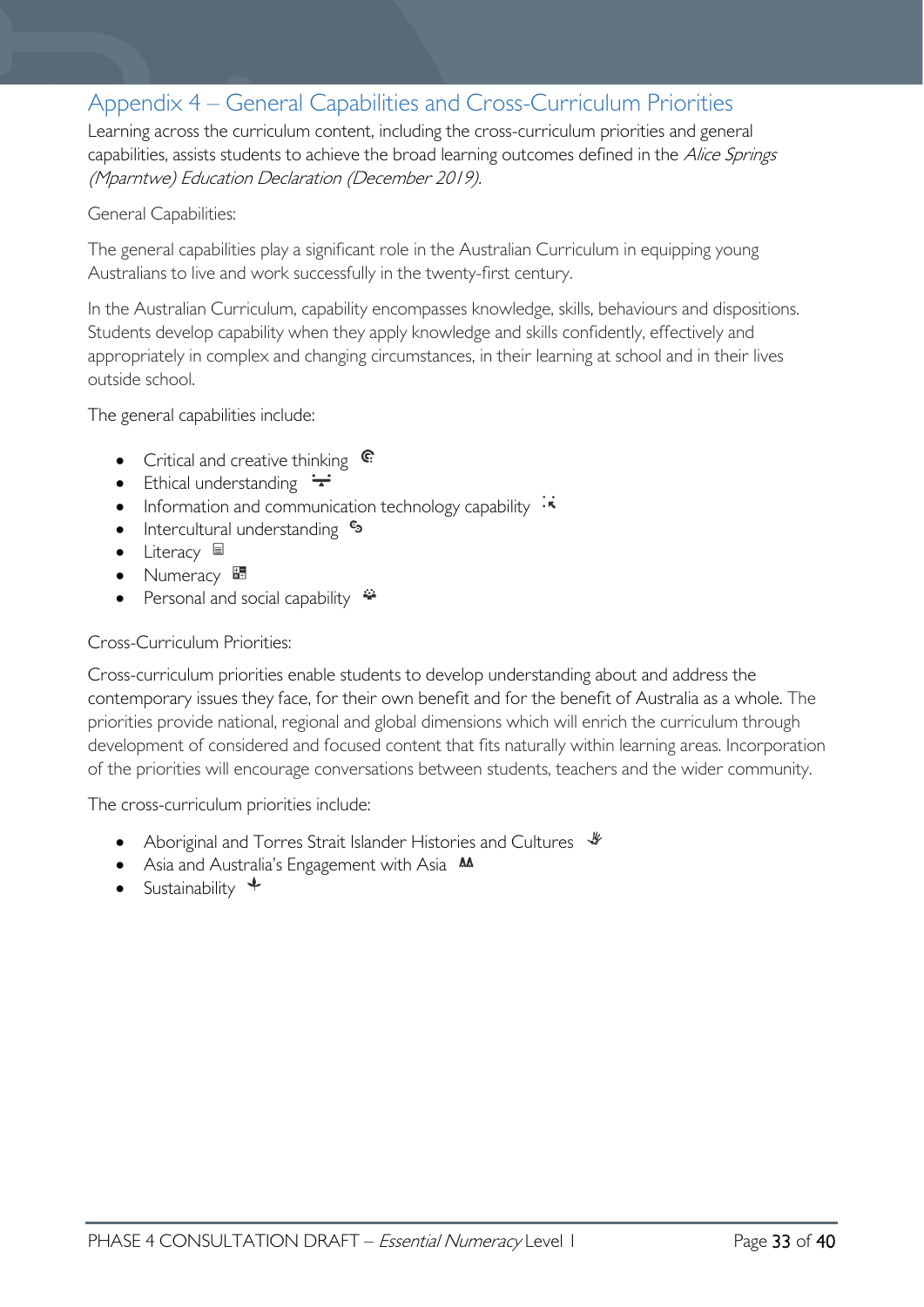## Appendix 5 – Glossary

<span id="page-33-0"></span>

| Term        | <b>Definition</b>                                                                                                                                                                                                                                 | Source Acknowledgement | Course Context                                                                                                                                                                                       |
|-------------|---------------------------------------------------------------------------------------------------------------------------------------------------------------------------------------------------------------------------------------------------|------------------------|------------------------------------------------------------------------------------------------------------------------------------------------------------------------------------------------------|
| array       | An array is an ordered collection of objects<br>or numbers. Rectangular arrays are<br>commonly used in primary mathematics.<br>For example, two arrays of dots (2 by 12<br>and 4 by 6) produce two different<br>representations of the number 24. | <b>ACARA</b>           | Essential Numeracy I:<br>Module I - Understanding number<br>properties                                                                                                                               |
| calculates  | Determine or find (eg a number, answer)<br>by using mathematical processes; obtain a<br>numerical answer showing the relevant<br>stages in the working; ascertain/determine<br>from given facts, figures or information.                          | <b>QCAA</b>            | <b>Essential Numeracy I</b>                                                                                                                                                                          |
| capacity    | The amount that a container will hold. For<br>example, the amount of water (mL)<br>required to fill a fish tank is its capacity.<br>Volume is the space (cm3) occupied.                                                                           | <b>ACARA</b>           | Essential Numeracy I:<br>Module 3 - Mass, capacity and<br>volume                                                                                                                                     |
| estimation  | A skill requiring being able to conceptualise<br>and mentally manipulate numbers or<br>quantities to find an approximate answer.<br>The capacity to make reasonable<br>adjustments to numbers is essential in<br>estimating.                      | <b>ACARA</b>           | Essential Numeracy I:<br>Module I - Decimals, percentages<br>and money<br>Module 3 - Length and perimeter<br>$\bullet$<br>Module 3 - Time and temperature<br>Module 3 - Mass, capacity and<br>volume |
| equivalence | Two expressions are said to be equivalent if<br>they are equal in value.                                                                                                                                                                          |                        | <b>Essential Numeracy I</b>                                                                                                                                                                          |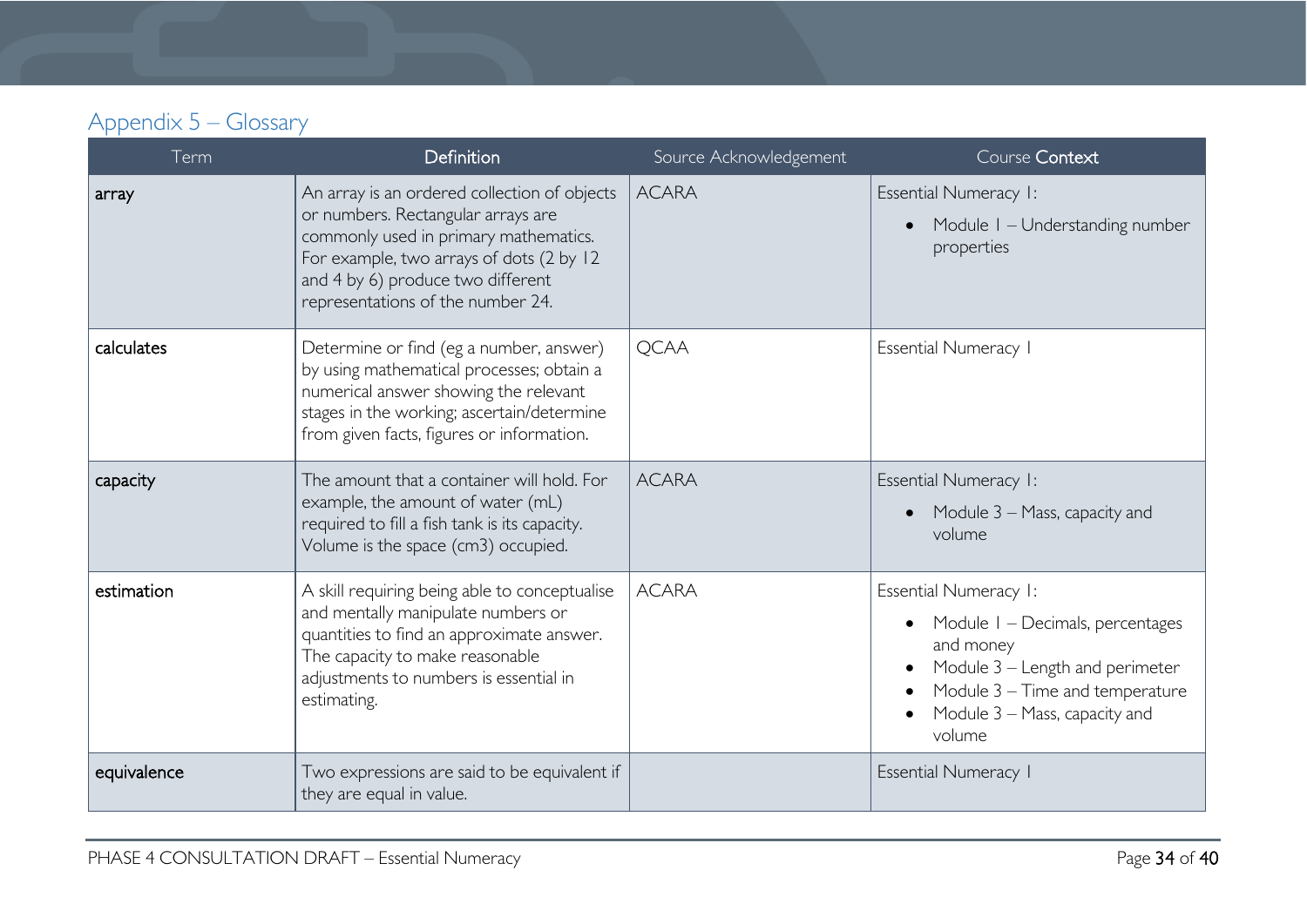| Term                 | <b>Definition</b>                                                                                                                                                                                                                                                                                                                         | Source Acknowledgement | Course Context                                                         |
|----------------------|-------------------------------------------------------------------------------------------------------------------------------------------------------------------------------------------------------------------------------------------------------------------------------------------------------------------------------------------|------------------------|------------------------------------------------------------------------|
| equivalent fractions | Equivalent fractions are alternative ways of<br>writing the same fraction.<br>For example: $\frac{1}{2} = 2/4 = 5/10$                                                                                                                                                                                                                     | <b>ACARA</b>           | Essential Numeracy I:<br>Module I – Fractions                          |
| expected results     | The results expected from calculating the<br>probability.                                                                                                                                                                                                                                                                                 | <b>ACARA</b>           | <b>Essential Numeracy I:</b><br>Module 2 - Probability of events       |
| face (shape)         | Any of the individual flat surfaces of a solid<br>object.                                                                                                                                                                                                                                                                                 | mathsisfun.com         | Essential Numeracy I:<br>Module $3$ – Shapes, maps and plans           |
| factors              | Numbers are factors (or divisors) of<br>another number if they multiply to give that<br>number. For example: 3 and 4 are factors<br>of 12 as $3 \times 4 = 12$ .                                                                                                                                                                          | <b>ACARA</b>           | Essential Numeracy I:<br>Module I – Understanding number<br>properties |
| for each             | The 'for each' idea of multiplication is<br>sometimes used as a way of describing the<br>product of different combinations. For<br>example, if for each sandwich there are two<br>choices of bread and for each choice of<br>bread there are three choices of filling<br>there will be six different sandwich options<br>$(2 \times 3)$ . | <b>ACARA</b>           | Essential Numeracy I:<br>Module I - Understanding number<br>properties |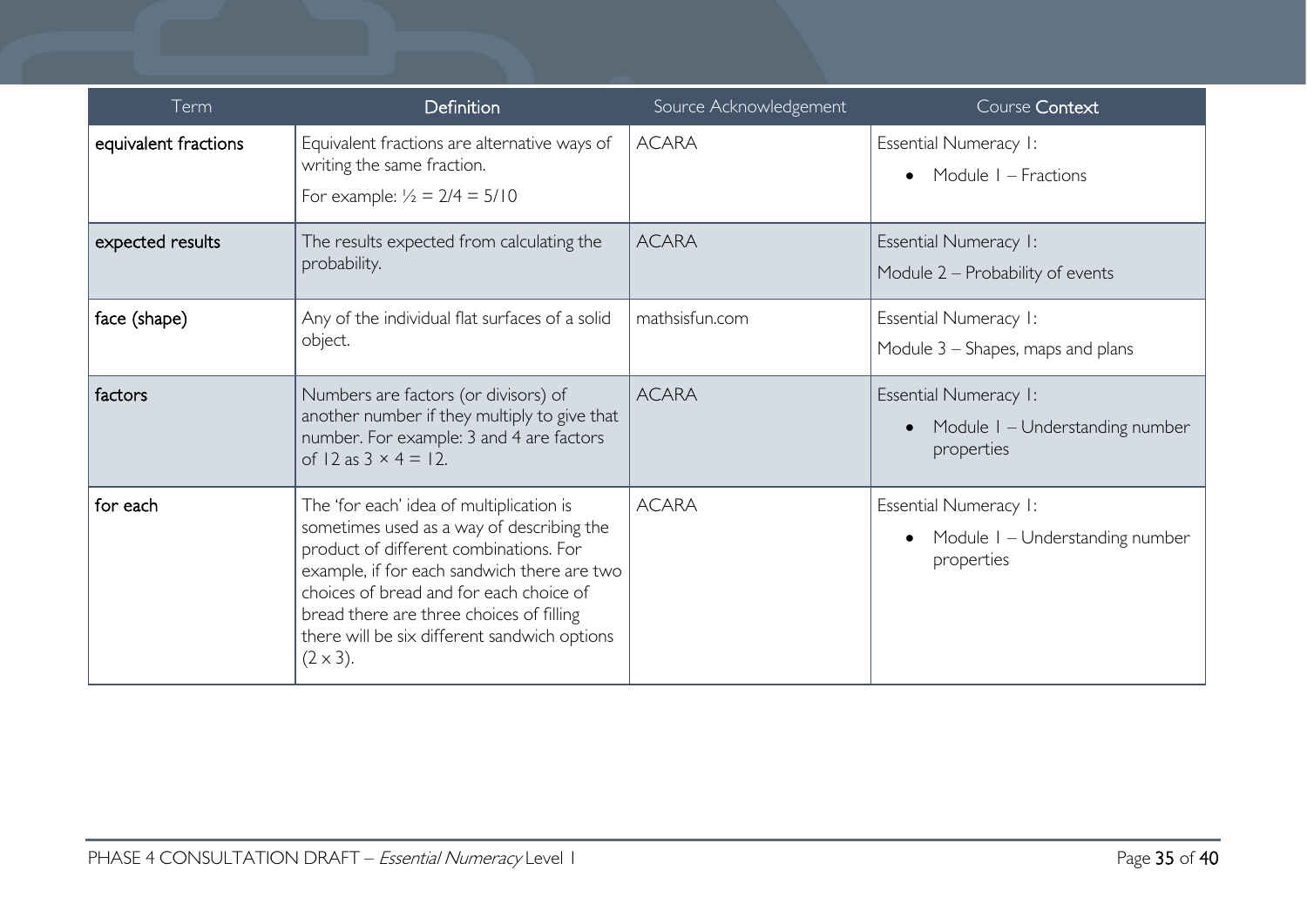| Term                                     | Definition                                                                                                                                                                                                                                                                                                                                     | Source Acknowledgement | Course Context                                                                  |
|------------------------------------------|------------------------------------------------------------------------------------------------------------------------------------------------------------------------------------------------------------------------------------------------------------------------------------------------------------------------------------------------|------------------------|---------------------------------------------------------------------------------|
| fractions as part-whole<br>relationships | Dividing quantities using fractions as part-<br>whole relationships requires maintaining the<br>multiplicative relationship between each<br>part and the whole. For example, sharing in<br>the ratio 2 parts to 1 part means 2/3 and<br>1/3 of the whole                                                                                       | <b>ACARA</b>           | <b>Essential Numeracy I:</b><br>Module I - Fractions                            |
| grid reference                           | A grid reference identifies a region on a<br>map. Coordinates and gridlines are used to<br>refer to specific features or locations. For<br>example, in the map below, the school is<br>located at the grid reference C4.                                                                                                                       | <b>ACARA</b>           | Essential Numeracy I:<br>• Module $3$ – Shapes, maps and plans                  |
| number sentence                          | A number sentence is typically a statement<br>of equality or inequality using numbers and<br>common symbols. For example: $8 + 5 = 13$<br>and $16 - \square = 10$ are both number<br>sentences.                                                                                                                                                | <b>ACARA</b>           | <b>Essential Numeracy I:</b><br>• Module I - Understanding number<br>properties |
| order of operations                      | The order of performing mathematical<br>operations:<br>1. evaluate brackets or grouping<br>symbols first<br>2. evaluate any powers and roots<br>3. working left to right, evaluate any<br>multiplication and division<br>working left to right, evaluate any addition<br>or subtraction (may also be known as<br>BODMAS, BIDMAS, BEDMAS, etc). | <b>QCAA</b>            | Essential Numeracy I                                                            |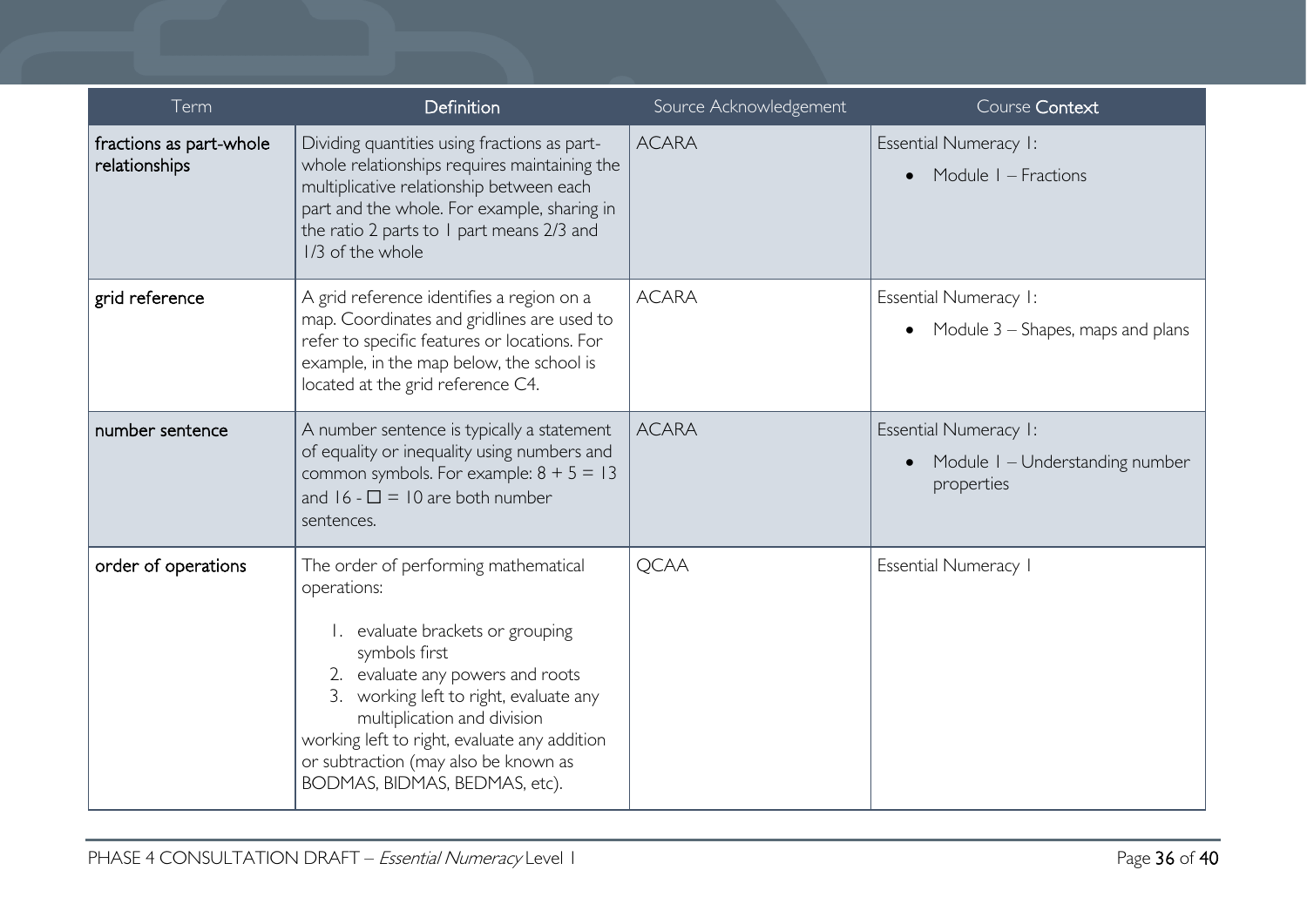| Term               | Definition                                                                                                                                                                                                                                                                                                                                                                                                                                                                                                  | Source Acknowledgement | Course Context                                                         |
|--------------------|-------------------------------------------------------------------------------------------------------------------------------------------------------------------------------------------------------------------------------------------------------------------------------------------------------------------------------------------------------------------------------------------------------------------------------------------------------------------------------------------------------------|------------------------|------------------------------------------------------------------------|
| partitioning       | Partitioning means dividing a quantity into<br>parts. In the early years, it commonly refers<br>to the ability to think about numbers as<br>made up of two or more parts, such as, 10<br>is 8 and 2 or 126 is 100 and 20 and 6. In<br>later years it refers to dividing both<br>continuous and discrete quantities into<br>equal parts.                                                                                                                                                                     | <b>ACARA</b>           | Essential Numeracy I:<br>Module I - Understanding number<br>properties |
| picture graph      | A picture graph is a statistical graph for<br>organising and displaying categorical data.                                                                                                                                                                                                                                                                                                                                                                                                                   | <b>ACARA</b>           | Essential Numeracy 1:<br>Module $2$ – organising and displaying data   |
| place value system | The place value system of our numbers is<br>based on 10. The value of a digit in a<br>numeral is determined by multiplying its<br>face value by the power of ten assigned to<br>its position (283 = $2 \times 100 + 8 \times 10 + 3 \times$<br>I). The quantity represented by a numeral<br>is then the sum of the values represented<br>by its individual digits $(283 = 200 + 80 + 3)$ .<br>The base-ten place value system used to<br>write numerals has both multiplicative and<br>additive properties. | <b>ACARA</b>           | Essential Numeracy I:<br>Module I - Understanding number<br>properties |
| probability        | The likelihood or chance of something; the<br>relative frequency of the occurrence of an<br>event as measured by the ratio of the<br>number of cases or alternatives favourable<br>to the event to the total number of cases or<br>alternatives.                                                                                                                                                                                                                                                            | <b>QCAA</b>            | Essential Numeracy 1:<br>• Module $2$ – Probability of events          |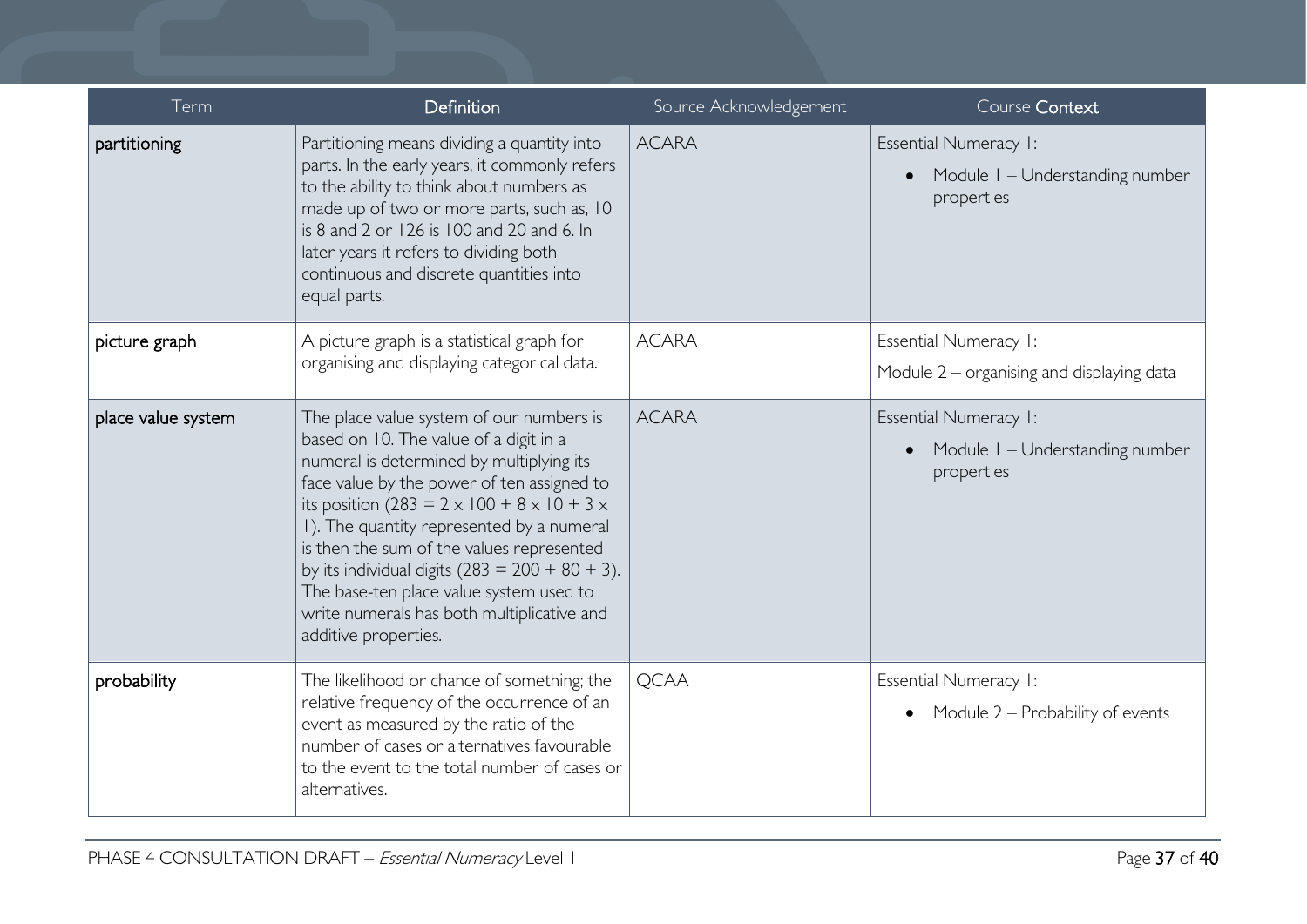| Term               | <b>Definition</b>                                                                                                                                                                                       | Source Acknowledgement | Course Context                                                                |
|--------------------|---------------------------------------------------------------------------------------------------------------------------------------------------------------------------------------------------------|------------------------|-------------------------------------------------------------------------------|
| product            | A product is the result of multiplying<br>together two or more numbers. For<br>example, 36 is the product of 9 and 4.                                                                                   | <b>ACARA</b>           | Essential Numeracy I:<br>Module I – Understanding number<br>properties        |
| recognise numerals | Selects a named numeral from a randomly<br>displayed group of displayed numerals.                                                                                                                       | <b>ACARA</b>           | Essential Numeracy I:<br>Module I – Understanding number<br>properties        |
| renames            | Expresses a number in equivalent ways by<br>interpreting the relationship between the<br>place value powers of ten. For example,<br>243 can be renamed 2 hundreds and 43<br>ones or 24 tens and 3 ones. | <b>ACARA</b>           | <b>Essential Numeracy I:</b><br>Module I – Understanding number<br>properties |
| repeated addition  | Adding the same number again and again. A<br>strategy sometimes used for multiplication.                                                                                                                | <b>ACARA</b>           | Essential Numeracy I:<br>Module I - Understanding number<br>properties        |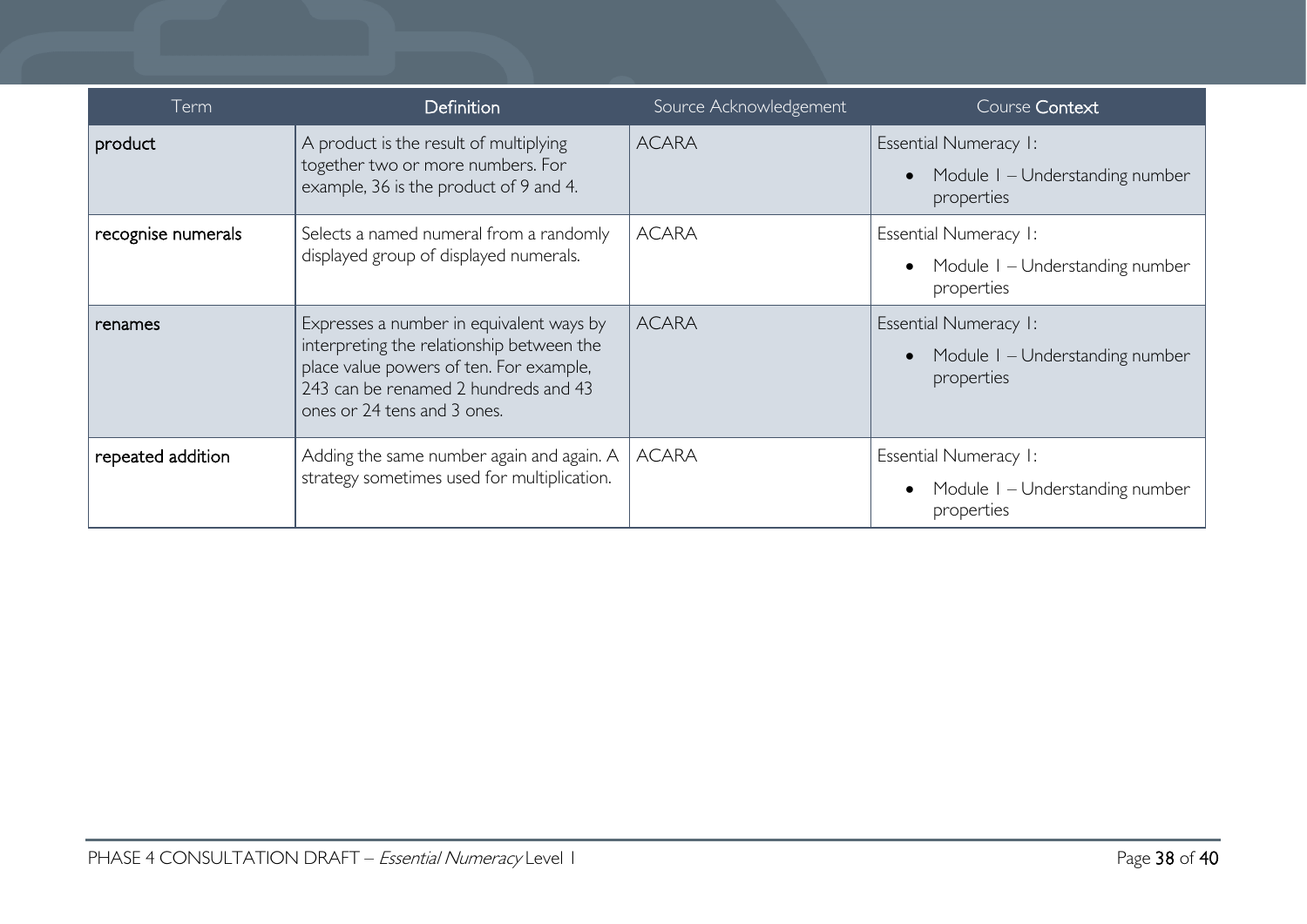| Term              | Definition                                                                                                                                                                                                                               | Source Acknowledgement | Course Context                                                                |
|-------------------|------------------------------------------------------------------------------------------------------------------------------------------------------------------------------------------------------------------------------------------|------------------------|-------------------------------------------------------------------------------|
| rounding          | The decimal expansion of a real number is<br>rounded when it is approximated by a<br>terminating decimal that has a given number<br>of decimal digits to the right of the decimal<br>point.<br>Rounding to decimal places is achieved by | <b>ACARA</b>           | <b>Essential Numeracy I:</b><br>Module I - Decimals, percentages<br>and money |
|                   | removing all decimal digits beyond (to the<br>right of) the digit to the right of the decimal<br>place and adjusting the remaining digits<br>where necessary.                                                                            |                        |                                                                               |
|                   | If the first digit removed (the digit) is less<br>than 5 the preceding digit is not changed.                                                                                                                                             |                        |                                                                               |
|                   | For example, 4.02749 becomes 4.027 when<br>rounded to 3 decimal places.                                                                                                                                                                  |                        |                                                                               |
|                   | If the first digit removed is greater than 5,<br>or 5 and some succeeding digit is non-zero,<br>the preceding digit is increased by 1. For<br>example, 6.1234586 becomes 6.12346<br>when rounded to 5 decimal places.                    |                        |                                                                               |
| routine fractions | Routine fractions are those fractions<br>commonly used in estimating and for<br>making comparisons to other numbers eg.<br>$\frac{1}{2}$ , 1/3, $\frac{1}{4}$ , 3/4                                                                      | <b>ACARA</b>           | Essential Numeracy 1:                                                         |
|                   |                                                                                                                                                                                                                                          |                        | Module I – Fractions                                                          |